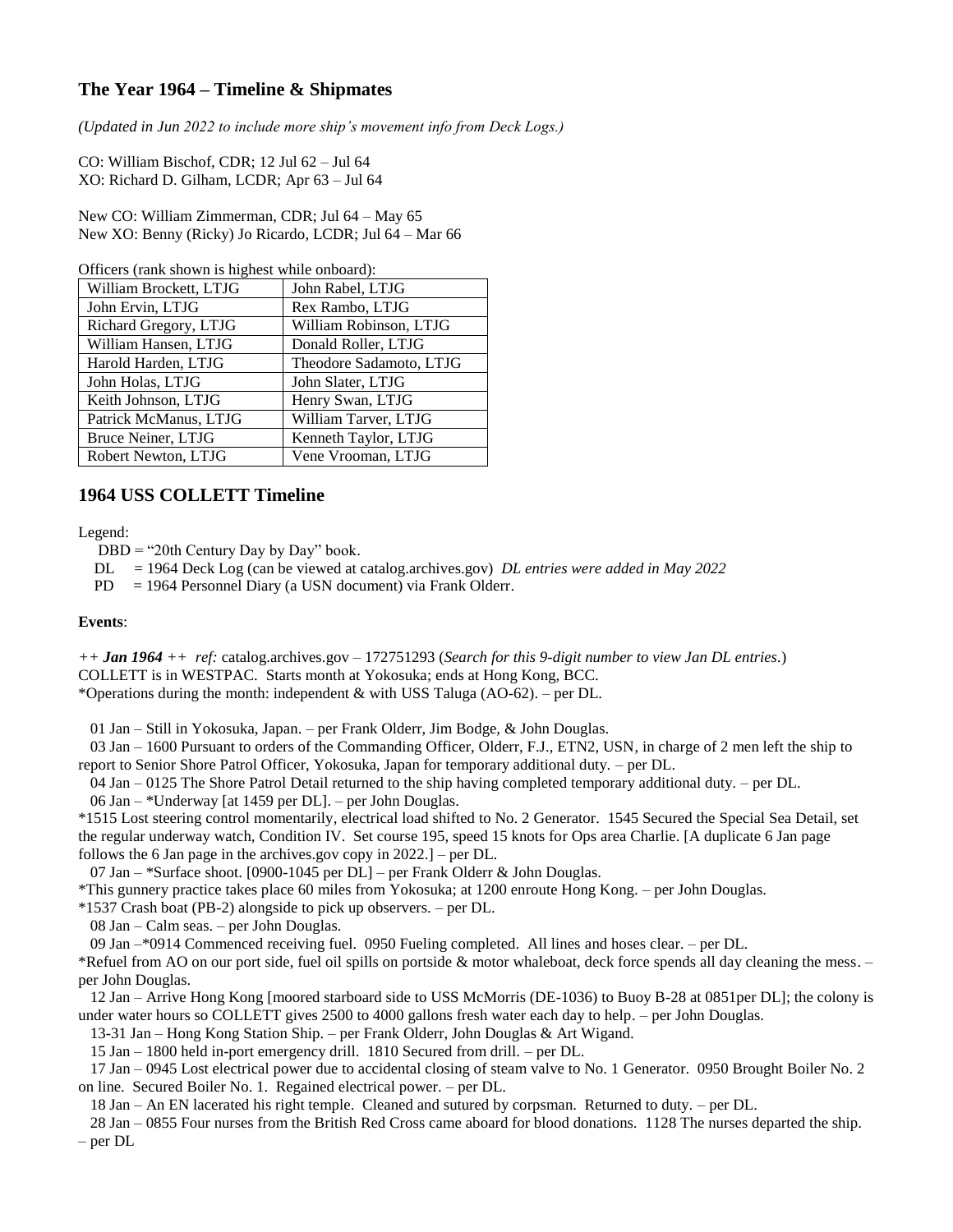--- 29 Jan – *Successful test of Saturn rocket (an American 3-stage rocket developed for the Apollo program)*. – per DBD.

*++ Feb 1964 ++ ref:* catalog.archives.gov – 172751423 (*Search for this 9-digit number to view Feb DL entries*) COLLETT is in WESTPAC. Starts month at Hong Kong; ends underway, southwest coast of Taiwan. \*Operations during the month: independent & with USS Oriskany (CVA-34), USS Mahan (DLG-11), USS Ingersoll (DD-652), USS Tillamook (ATA-192), USS Shelton (DD-790), USS Blue (DD-744), USS Passumpsic (AO-107), USS Diachenko (APD-123), USS Galveston (CLG-3). – per DL.

01-06 Feb – Hong Kong Station Ship. – per Frank Olderr, John Douglas & Art Wigand.

07 Feb – Underway [at 1001 per DL] to rendezvous with bird farm; one of her cans broke down & COLLETT has to take her place. – per John Douglas.

 08 Feb – Underway; rendezvous with USS ORISKINY (CVA-34) & join their screen [TG 77.5 per DL]; will be with her until USS KING (DLG-10) is repaired  $\&$  back on station. – per John Douglas.

 09 Feb – \*1405 Set Flight Quarters. 1415 Secured Flight Quarters. 1506 Stationed Refueling Detail. 1530 Alongside USS Oriskany. 1547 Commenced refueling. 1606 Secured refueling. 1619 All lines clear. 1931 An SN received a 1-1/2 inch laceration of the scalp when a porthole cover fell and struck him on the head. Treatment by corpsman. Disposition: returned to duty. – per DL.

\*Underway with carrier; released at [2112 per DL]. – per John Douglas.

10 Feb – Underway; enroute Okinawa by ourselves at 25 knots; seas rough. – per John Douglas.

11 Feb – Arrive Buckner Bay at 1715 [1645 per DL] & stay overnight. – per John Douglas.

12-13 Feb – Underway for Yokosuka at 20 knots in rough seas. – per John Douglas.

12 Feb – Get underway [at 0624 per DL]. – per PD.

 13 Feb – Condition of Readiness IV and Material Condition YOKE (modified) are set. Boilers No. 1 and 3 are on the line. – per DL.

 14 Feb – Arrive Yokosuka at 0900 [moored at 0750 per DL]; get ship ready for Change of Command of DESDIV 92. – per John Douglas.

 17 Feb – 2227 During a basketball game on the base, an ENS sustained injury to his left knee. Treated by Naval hospital. (Returned to the ship 20 Feb.) – per DL.

 18 Feb – 2006 A BT received a flesh wound in the forehead when a drift pin being driven from a flange by another BT struck him. Treatment by Naval hospital. Disposition: returned to duty. – per DL.

 20 Feb – 0852 Commenced receiving ammo. 0948 Secured receiving ammo after receiving 225 rounds of SPDN and 130 AAC. Off loaded empty brass. – per DL.

 22 Feb – \*Underway [at 0902 per DL]; fire practice torpedo; enroute to Okinawa for Operation Back Pack. – per John Douglas.

\*COLLETT participated as a unit of the Naval Gunfire Support of the Joint Exercise BACK PACK. – per 1964 version of History of USS COLLETT which is shown on the History page of the usscollett.com website.

\*1115 Set the ASW Attack Team "A." 1238 Exercised at GQ. 1401 Fired exercise torpedo. 1513 Set Attack Team "B." 1632 Set Attack Team "A". 1749 Secured the Attack Team. – per DL.

23 Feb – Underway; running with rough seas; deck force can't work on main deck. – per John Douglas.

 24 Feb – \*1030 Visibility decreased to 1000 yards due to fog and heavy rain. 1051 Visibility increased to normal. – per DL. \*Arrive Okinawa 1630, anchor 3-1/2 miles out [at anchorage T-2 in 22 fathoms of water with 100 fathoms of chain on deck to the starboard anchor – per DL]; over 40 ships in Buckner Bay. – per John Douglas.

25 Feb – Underway [at 0830 per DL] enroute to Kaohsiung, Taiwan; seas rough. – per John Douglas.

26 Feb – Arrive Kaohsiung [moored at 1429 per DL]. – per John Douglas.

27 Feb – Underway [at 1527 per DL]; heading south along coast of Taiwan. – per Frank Olderr.

*++ Mar 1964 ++ ref:* catalog.archives.gov – 172751543 (*Search for this 9-digit number to view Mar DL entries*) COLLETT is in WESTPAC. Starts month underway, southwest coast of Taiwan; ends underway in Taiwan Strait.

\*Operations during the month: independent & with USS Hornet (CVS-12), USS Galveston (CLG-3), USS Mt. Baker (AE-4),

USS Taluga (AO-62), USS Providence (CLG-6), USS Iwo Jima (LPH-2), USS Paul Revere (APA-248), USS Vega (AF-59),

USS Eldorado (AGC-11), USS Calvert (APA-32), USS Merrick (AKA-97), USS Caster (AKS-1), USS Shelton (DD-790),

USS Blue (DD-744), USS Endurance (MSO-435) [a mine sweeper], USS Kitty Hawk (CVA-63), USS Perkins (DD-877), USS Uhlmann (DD-687), USS Tolavana (AO-64), USS Isbell (DD-869). – per DL.

[*The Jan & Feb Deck Logs were typed, but later Logs were handwritten.*]

01-14 Mar – At sea. – per Doug Gealy's journal.

 01 Mar – 00-04 [shorthand for the 0000-0400 watch] Conducting a broad weave in ASW Screening Station 2000 yards ahead of USS Galveston. 0703 Detached to proceed to Fire Support Area II. 0737 c/c to close USS Hornet for helo transfer. – per DL.

02-07 Mar – Off the southern coast of Taiwan performing many assigned tasks as part of Exercise Backpack. – per DL.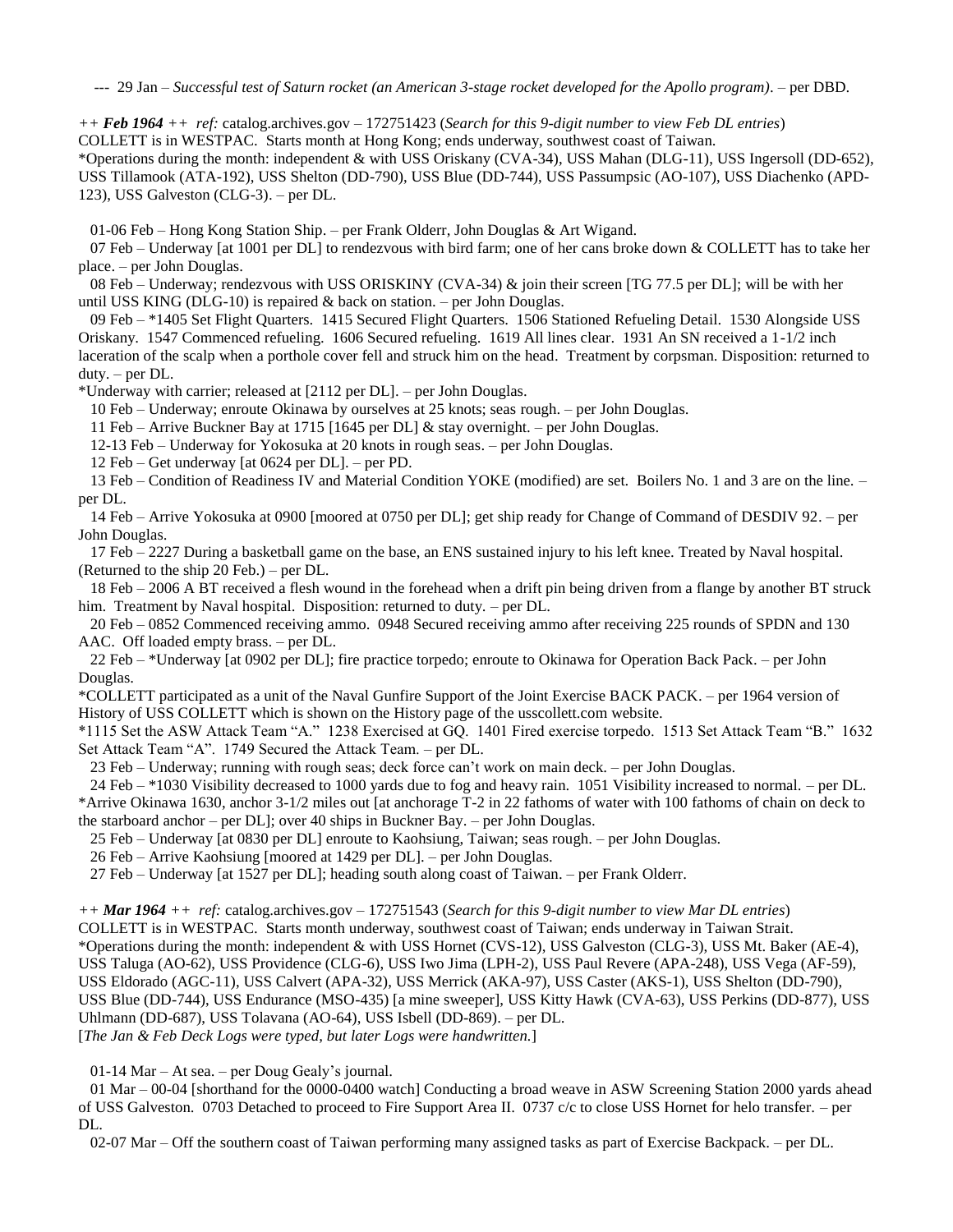04 Mar – Hootenanny & picnic on fantail for all hands. – per Frank Olderr.

 07 Mar – 1302 Moored port side to USS Paul Revere, anchored in anchorage B-5 for refueling [location not given in DL, but probably Kaohsiung]. 1325 Commenced refueling. 1451 Completed refueling. 1508 Underway.

 08 Mar – Underway [in the Philippine Sea; rendezvous at 0229 with TG 44.4 per DL] including USS KITTY HAWK (CVA-63). – per Frank Olderr.

 09 Mar – 1833 Gained sonar contact bearing 018, distance 3,000 yards. 1835 Stationed Sonar Attack Team. 1848 Contact evaluated as non-submarine. – per DL.

 10 Mar – 0930 Set Flight Quarters. 0945 Helo overhead for transfer of mail. 0947 Helo is clear of ship. 1810 On station for Plane Guard Station 1B. 1856 Stationed Plane Guard Detail. 2236 Secured Plane Guard Detail. – per DL.

--- 10 Mar – *An RB-66 S reconn bomber shot down over E. Germany*. – per DBD.

 11 Mar – 0734 Maneuvering to take Lifeguard Station 1000 yards astern of AO-64. 0800 On station. 0801 Set the Lifeguard Detail. 0832 Secured the Lifeguard Detail. Stationed Refueling Detail. 0846 Commenced approach to starboard side of oiler. 0858 Received first fuel hose. 0902 Commenced receiving fuel. 0929 Completed receiving fuel. 0938 All lines and hoses clear. 0939 Secured the Refueling Detail. – per DL.

 14 Mar – 0809 Moored port side to P.O.L. Pier, Subic Bay, P.I. 1020 Underway to change berths. 1044 Moored to DD-790 in a nest of 3 destroyers in Berth 11, Rivera Point, Subic Bay. – per DL.

 15 Mar – 2320 An RD fell in the forward head and cut his forehead. Transported to Naval hospital for treatment. (He was returned the following day for duty.)– per DL.

20 Mar – Get underway enroute Kaohsiung, Taiwan [at 1554 per DL]. – per PD.

21 Mar – 00-04 Steaming in company with USS Isbell. – per DL.

22 Mar – 0905 Moored starboard side USS Ingersoll in a nest of 3 destroyers at Kaohsiung. – per DL.

25 Mar – \*Get underway. [at 1108 to Patrol Station S-4 per DL] – per PD.

\*1300 Commenced test of ship's wash-down system. 1336 Completed test of wash-down system. Test satisfactory. 1447 Maneuvering on various courses at 8 knots off west coast of Taiwan to avoid heavy weather. – per DL.

 26 Mar – 1313 Proceeding to take station in lee of Peng-Hu Islands. 1423 Proceeding through Pa-Chao Shui-Tau channel. 1615 Remaining in lee of Peng-Hu Islands. – per DL.

27 Mar – 1741 Moored starboard side to USS Isbell at Buoys 21 and 22 at Kaohsiung. – per DL.

30 Mar – Get underway [at 1008 per DL]. [for Patrol Area S-5 as a unit of TG 72.1 per DL] – per PD.

*++ Apr 1964 ++ ref:* catalog.archives.gov – 172751671 (*Search for this 9-digit number to view Apr DL entries*) COLLETT is in WESTPAC. Starts month underway in Taiwan Strait; ends at Yokosuka – per DL. \*Operations during the month: independent. – per DL.

01-03 Apr – Underway; Formosa Patrol. – per Art Wigand in Apr 10.

 01 Apr – 00-04 Steaming independently as TU 72.1.5 in Taiwan Strait. Base course 200, base speed 8 knots. Boilers No. 1 and 4 are on the line, the plant is split. Condition of Readiness III and Material Condition YOKE set. Conducted various drills during the day [like most days]. – per DL.

02 Apr – 2250 Visibility decreased to 700 yards. Set fog watch. – per DL.

 03 Apr – 0135 Visibility increased to 6 miles. Secured fog watch. 0756 Visibility decreased to 500 yards due to fog. Commenced sounding fog signals and stationed lookouts in the eyes of the ship. 1426 Visibility increased to 7 miles. Stopped sounding fog signals. Secured the fog lookouts. – per DL.

 04 Apr – 00-04 Enroute from Patrol Station S-5 to Kaohsiung, Taiwan. 0931 Moored to USS Edson (DD-946). 1010 Commenced refueling from fuel barge. 1123 Completed refueling. 1412 Underway for Yokosuka, Japan. – per DL.

 08 Apr – Arrive Yokosuka [moored port side to USS O'Brien (DD-725) in a nest of 4 destroyers at 0750 per DL]. – per Frank Olderr.

08 -30 Apr – At Yokosuka. – per Art Wigand in Apr 10 & Doug Gealy's journal.

--- 08 Apr – *First Gemini spacecraft orbits earth*. – per DBD.

23 Apr – 1340 Commenced loading torpedoes. 1355 Completed loading torpedoes, having received 6. – per DL.

 24 Apr – 1205 Floating crane (FAY30-1) came alongside to starboard. 1335 Floating crane got underway having completed loading 38,500 pounds of weight on the fantail to be used as balance for dry docking. 1355 Underway to Dry Dock No.2.

1425 Bow over sill of dock. 1430 Stern passed over sill. 1500 Caisson in place. 1548 Resting on keel blocks. Condition of Readiness VI. – per DL.

\*Dry dock was required to patch hole on starboard side of hull. – per Frank Olderr.

\*The hole was caused by rusting of hull plates under pumps in the After Engineroom; it was discovered by Chief Parker. – per Richard Gregory.

 26 Apr – 1950 While descending ladder into compartment C-205 CL, an SA slipped and wrenched his left ankle. He was taken to the Naval hospital and treated for a severe sprain of his ankle. – per DL.

 28 Apr – 1000 During loading acetylene bottles from the dock to the ship, an SF dropped a bottle on left foot. X-ray result negative for fracture. Disposition: no duty for 2 days. 1500 Commenced flooding dry dock. 1555 Ship clear of keel blocks.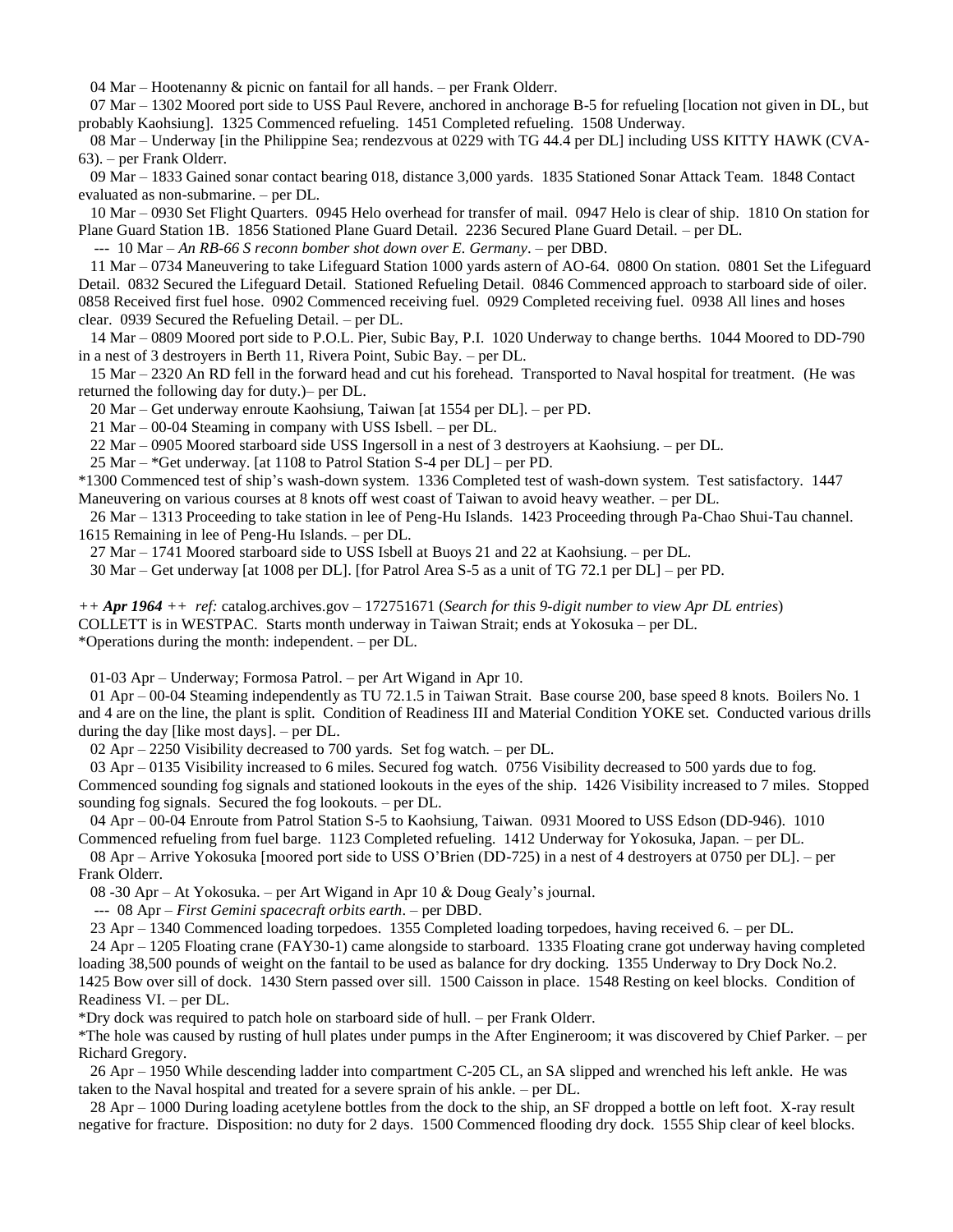1601 Inspection complete for watertight integrity. 1718 Stern passed over sill. 1730 Bow passed over sill. 1801 Moored port side to Berth 6. – per DL.

29 Apr – 0903 Commenced diving operations to check sonar dome. 0955 Completed diving operations. – per DL.

 30 Apr – 2055 An RD cut his left wrist while whittling wood. He was taken to the Navy hospital for treatment then returned to the ship.

*++ May 1964 ++ ref:* catalog.archives.gov – 172751797 (*Search for this 9-digit number to view May DL entries*) COLLETT is in WESTPAC. Starts month at Yokosuka; ends underway off Manila, P.I.

\*Operations during the month: independent & USS Preble (DLG-15), USS Kitty Hawk (CVA-63), USS Turner Joy (DD-951), HMS Victorious (R-38), HMS Parramatta (F-05), HMS Yarra (F-07), USS Kennebec (AO-36), USS Samuel N Moore (DD-747), USS Duncan (DDR-874), USS Prairie (AD-15), USS Ticonderoga (CVA-14), USS Picking (DD-685), USS Hassayampa (AO-145). – per DL.

01-08 May – Upkeep continues.

 01May – 00-04 Still Moored at Yokosuka, Japan. Receiving miscellaneous services from the pier. Condition of Readiness VI. – per DL.

--- 02 May – *Viet Cong sink USNS CARD in Saigon with explosives (but was refloated later)*. – per usni.org.

05 May – 0740 Mustered the crew at foul weather parade. Absentees: none. – per DL.

 06 May – 1740 Sounding and Security watch reports Forward Diesel flooding. Command Duty Officer reports flooding under control. 1830 Space dewatered. Commenced investigation of casualties. – per DL.

09-11 May – Underway; ASW exercise. – per Art Wigand in Apr 10 & Doug Gealy's journal.

 09 May – 0837 Underway for sea as a unit of TG 77.4. 1210 Exercised the crew at GQ. Set Condition 1AS. 1214 Conducted ASW exercises. 1315 Secured from General Quarters. 1428 Stationed Sonar Attack Team. 1625 Secured the Sonar Attack Team. – per DL.

 10 May – 0737 Stationed Sonar Attack Team Bravo. Maneuvering on various courses at various speeds while conducting ASW exercises. 0910 Secured the Sonar Attack Team. 1107 Commenced ECM tracking exercise. 1300 Secured from ECM tracking exercise. 1538 Fired one MK 44-1 exercise torpedo at a US submarine. 1558 Fired plaster-loaded exercise hedgehogs at a US submarine. 1630 Secured the Sonar Attack Team. – per DL.

 11 May – 0636 Formed a two-carrier nuclear defense formation (including a British carrier and 2 British frigates) with a circular screen. 1456 Detached to proceed to Yokosuka. Set course 250, speed 20 knots. 1957 Moored port side to Harbormaster Pier, Yokosuka. 2016 Commenced loading ammo. 2025 Completed loading ammo having loaded 27 rounds of window projectiles. – per DL.

12 May – 0728 Underway. – per DL.

 13 May – 0814 Maneuvering on various courses and speed while conducting firing exercises. 0842 Completed exercise. Set Material Condition YOKE. 0848 Secured for General Quarters. Ammo expended: one round window projectile with one round SPDF with no casualties. [There were several more firing exercises during the day.] – per DL.

 14 May – 1100 An FN received a laceration of the scalp when his wrench slipped and hit him. Treatment administered by corpsman. Disposition: returned to duty. 1321 Rendezvous with TG 77.4, consisting of USS Kitty Hawk and a DDR and DLG. – per DL.

 15 May – 0738 Anchored at Yokosuka. 1641 Underway. 2044 CIC tracking exercises as target ship with USS Prairie. 2206 Completed tracking exercise. – per DL.

 16 May – 0715 Anchored at Shimoda. 1300 Commenced visiting hours. 1600 Secured from general visiting. – per DL. 16-18 May – \*COLLETT visits Shimoda, Japan to take part in the Black Ship Festival commemorating Commodore Perry's visit in 1853. – per 1964 version of History of USS COLLETT which is shown on the History page of the usscollett.com website.

\*COLLETT participated in the Black Ship Festival at Shimoda, Japan. – per Jim Bodge, Frank Olderr, Ed Arnhols & Doug Gealy's journal. (See **NOTE 7** below)

 18 May – \*0900 Commenced general visiting. 1130 Completed general visiting. 1300 Commenced general visiting. 1530 Completed general visiting. – per DL.

\*Get underway. [at 1703 per DL] – per PD.

 20 May – Approx. 1530 Moored at Buckner Bay. 1737 Commenced fueling from Naval Fuel Depot, White Beach, Okinawa. 1837 Fueling completed. – per DL.

21 May – Get underway [at 0628 per DL]. – per PD.

 24 May – 1150 Rendezvous with TG 77.5. 1300 Received first fuel hose from USS Kennebec. 1325 Fueling completed. 1415 Stationed the Helo Detail. 1420 Mail transfer completed. 1913 In Destroyer Life Guard Station 2400-5000 yards in the wake of USS Ticonderoga. 1954 Secured from Flight Operations. 1340 Received first fuel hose from starboard side of USS Ticonderoga. 1356 Fueling completed. – per DL.

26 May – 0813 Stationed the Refueling Detail. 0854 Completed refueling from USS Hassayampa. – per DL.

 27 May – 1326 Commenced approach on port side of USS Ticonderoga. 1355 Completed fueling. – per DL. 28 May – \*1153 Detached from TG 77.5. – per DL.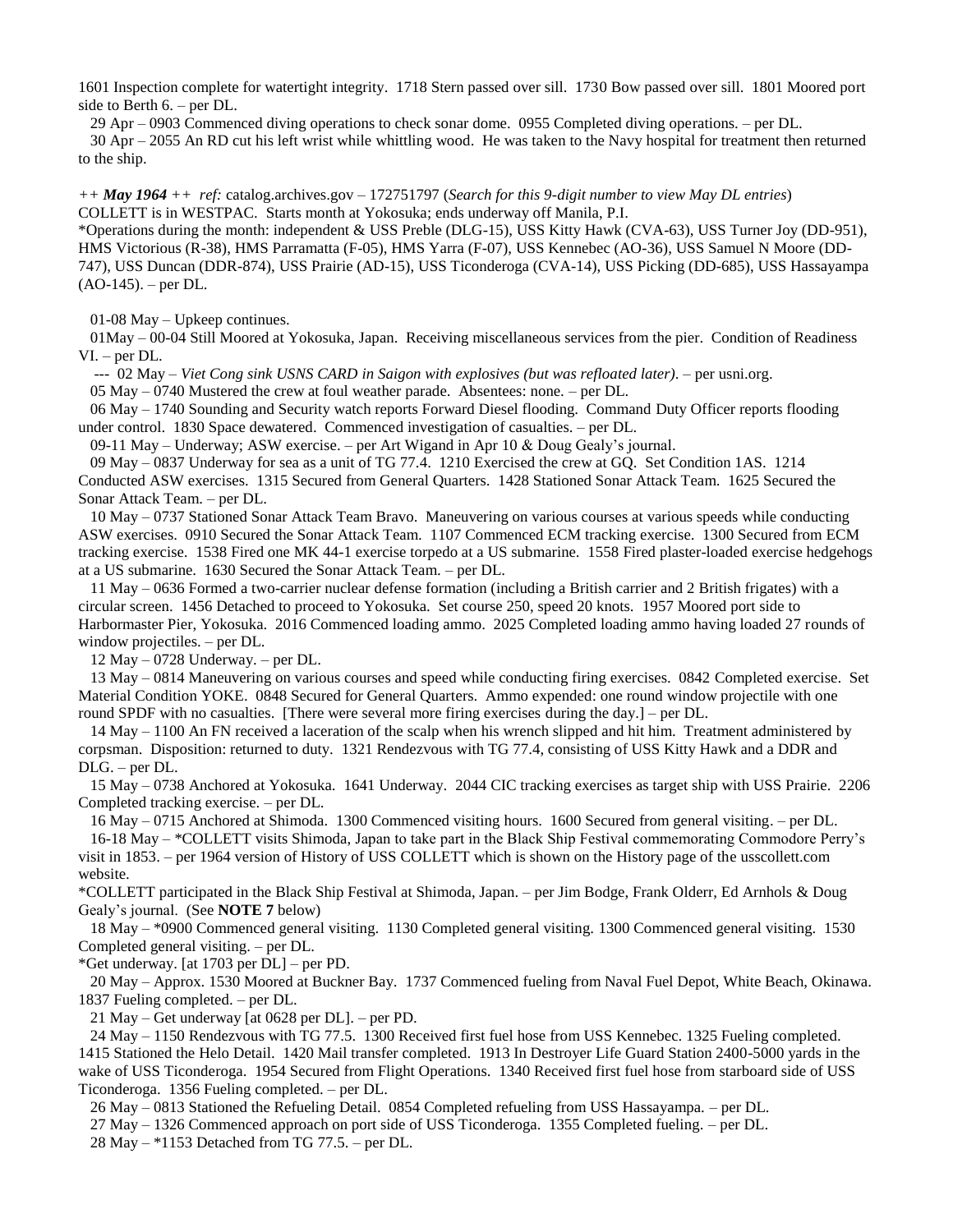\*COLLETT arrives in Subic Bay, PI [anchored at 1428 per DL] for the SEATO Operation Ligtas. – per 1964 version of History of USS COLLETT which is shown on the History page of the usscollett.com website.

--- 29 May *– Soviets announce use of spy satellites.* – per DBD.

30 May – \*Enroute to Manila P.I. and at Manila. – per Art Wigand in Apr 10.

\*Underway from [0550 per DL] to [1419 per DL]. – per Doug Gealy's journal.

\*Enroute Buckner Bay; Carrier operations [with USS Ticonderoga per DL]. – per Art Wigand in Apr 10 & Doug Gealy's journal.

\*1215 While in his bunk, a TN accidently slipped his right great toe into a fan and received a laceration. Treated by corpsman. Disposition: returned to duty. 1717 Flight Quarters for helo mail transfer. 1720 Helo over fantail. 1723 Transfer complete. 1825 Stationed Plane Guard Detail. 2105 Secured Plane Guard Detail. – per DL

*++ Jun 1964 ++ ref:* catalog.archives.gov – 172751925 (*Search for this 9-digit number to view Jun DL entries*) COLLETT is in WESTPAC. Starts month underway; ends at Okinawa – per DL.

\*Operations during the month: independent & with USS Ticonderoga (CVA-14), USS Picking (DD-685), USS Pollux (AKS-4), USS Mispillion (AO-105), USS Berkley (DDG-15), USS Kennebeck (AO-36), USS Constellation (CVA-64), USS Shelton (DD-790), USS Blue (DD-744), USS Fechteler (DD-870), USS Bellatrix (AF-62), USS Gridley (DDG-21), USS Turner Joy (DD-951), USS Preston (DD-795). – per DL.

01-08 Jun – Enroute Buckner Bay; Carrier operations. – per Art Wigand in Apr 10 & Doug Gealy's journal.

01 Jun – 00-04 Underway with TG 490.4 composed of USS Ticonderoga and another DD. – per DL.

05 Jun – 1800 Detached from TG 490.4 to proceed independently. – per DL.

 06 Jun – 1755 Visibility reduced to 2 miles. Commenced sounding fog signals. 1926 Ceased sounding fog signals. – per DL.

 08 Jun – At Buckner Bay (for refuel) [arrive at 0624, depart 0839 per DL] – per Art Wigand in Apr 10 & Doug Gealy's journal.

 09 Jun – 1340 Commenced conducting engineering casualty control drills. 1528 Completed engineering casualty control drills. – per DL.

10 Jun – At Yokosuka [moored at 1000 per DL]. – per Art Wigand in Apr 10 & Doug Gealy's journal.

 13 Jun – 1400 An SA cut his right thumb while washing dishes in the galley. Treated by corpsman. Disposition: returned to duty. – per DL.

16 Jun – Get underway [at 0757 per DL]. – per PD.

 17 Jun – 1700 An RM received a laceration of his left fourth finger when he caught it on a piece of metal while opening a hatch. Treated by corpsman. Disposition: returned to duty. – per DL.

18 Jun – At Naha, Okinawa [moored at 1601 per DL]; Refuel. – per Art Wigand in Apr 10 & Doug Gealy's journal.

19 Jun – Get underway [at 0824 per DL]. – per PD.

 22 Jun – 0732 Rendezvous with TG 77.6 which consists of USS Constellation and 3 other destroyers. 1433 Sighted a US submarine 12 miles away snorkeling. 1514 Set the Sonar Attack Team and commenced ASW competitive exercise. 1631 Completed exercise. [More exercises followed.] 1936 Submarine detached from exercises. – per DL.

23 Jun – 1706 to 1713 Replenished from an AF. – per DL.

25 Jun – 1724 to 1741 Refueled from an AO. – per DL.

 28 Jun – \*0753 Detached from TG 77.6 in company with DesDiv 92 to proceed to Yokosuka. Collett takes Station 3 of a 3 ship column formation [which was later changed to a diamond formation]. – per DL.

\*Enroute Vietnam & [later to Yokosuka]. – per Doug Gealy's journal. (See **NOTE 6** below)

30 Jun – \*At Buckner Bay, Okinawa [moored at 2114 per DL]; Refuel. – per Art Wigand in Apr 10.

\*2132 CDR Zimmerman reported onboard for duty as Commanding officer. – per DL.

*++ Jul 1964 ++ ref:* catalog.archives.gov – 172752053 (*Search for this 9-digit number to view Jul DL entries*)

COLLETT is in WESTPAC. Starts month at Okinawa; ends underway off east coast of Australia.

\*Operations during the month: independent & with US Shelton (DD-790), USS Blue (DD-744), USS Frank Knox (DDR-742). – per DL.

01 Jul – \*At Buckner Bay, Okinawa. – per Art Wigand in Apr 10.

\*Get underway [at 0627 per DL]. – per PD.

 02 Jul – Drills, exercises, and tests this day included engineering casualty control, smoke screen, abandon ship, tactical maneuvering, rudder performance. – per DL.

 03 Jul – 0919 Moored to USS Shelton in a nest of 2 destroyers, starboard side to USS Delta (AR-9) at flag berth 6 at Yokosuka. – per DL.

 05 Jul – 2005 While visiting onboard USS Blue, an SN received injuries to his left foot by a falling 5" projectile casing. Transferred to Naval hospital for treatment and observation. – per DL.

<sup>31</sup> May –  $*0555$  Underway. – per DL.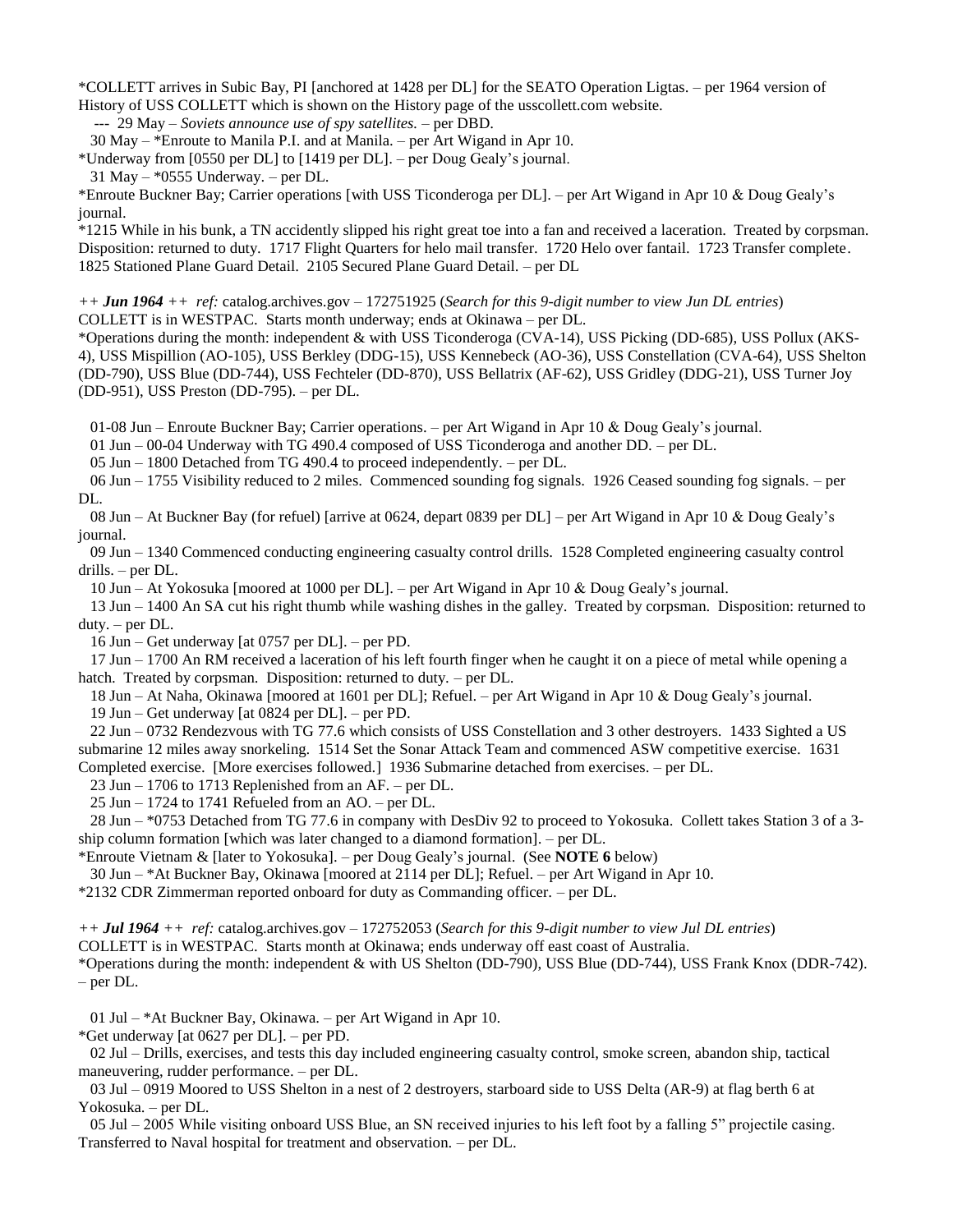07 Jul – 1030 CDR Zimmerman relieved CDR Bischof as Commanding Officer of USS Collett. – per DL.

08 Jul – 0740 Mustered the crew at foul weather parade. Absentees: none. – per DL.

 10 Jul – 0020 An FN attached to USS Blue entered Forward Engineroom and was challenged. He appeared to be inebriated and he claimed to be conducting a security check with 3 others under orders from his CO. He was returned to his ship where the OOD and CDO could not vouch for the man's actions. A search of the ship was conducted. No other unauthorized personnel were found. – per DL.

13 Jul. – 1602 LCDR Ricardo reported on board for duty as Executive Officer of the USS Collett. – per DL.

18 Jul – \*Depart Yokosuka [at 1020 per DL] for Guam. – per POD of 17 Jul.

\*1800 Secured No. 1 Boiler due to insufficient feed water supply. Cross connected with No. 3 Boiler on the line. – per DL. \*Enroute Apra Harbor, Guam [in company with USS Blue per DL]. – per Art Wigand in Apr 10.

19 Jul – Plan of the Day (shown on the History page of the usscollett.com website). – from Carl Rotola.

 20 Jul – 1346 While proceeding to his GQ station, an RM struck his right knee. Treatment by the corpsman. Disposition: light duty. – per DL.

 21 Jul – \*Arrive at Apra Harbor, Guam [at 1539 per DL]. Refuel [took on 80,452 gallons per DL]. – per Art Wigand in Apr 10 & Doug Gealy's journal.

\*1645 LCDR Gillham detached from ship. – per DL.

 22 Jul – \*0746 Commenced taking on fresh water, received 0758 gallons. 0805 Commenced receiving fuel, received 4,600 gallons. 1048 Get underway. – per DL.

\*Enroute Cairns, Australia. [in company with the USS Blue and USS Frank Knox per DL] – per Art Wigand in Apr 10 & Doug Gealy's journal.

23 Jul – \*Pollywog day for 35 Royal Shellbacks. – per Frank Olderr.

\*Plan of the Day (shown on the History page of usscollett.com). – from Carl Rotola.

24 Jul – \*00-04 Steaming in company with USS Blue and USS Frank Knox. – per DL.

\*A rough day for 208 Lowly Pollywogs. – per Frank Olderr & Doug Gealy's journal.

\*Cross equator: Lat. 00 degrees 00 min, Lon. 151 degrees 16.2 min. – per Art Wigand in Apr 10.

\*Plan of the Day (shown on the History page of usscollett.com). – from Carl Rotola.

\*1230 His Majesty Neptunus Rex accompanied by the Royal Court, came aboard to initiate newcomers to his realm. 1600 His Majesty, Neptunus Rex, and the Royal Court departed the ship, having initialed 208 new shellbacks. 1700 Assumed Station 1 of a diamond formation. – per DL.

 27 Jul – Steaming in company with DesDiv 92 in the Coral Sea. This ship is in Station No. 2 of a four-ship formation. Guide is USS Shelton in Station No. 1. Course 226, speed 13 knots. Condition of Readiness IV and Material Condition YOKE are set. – per DL.

 28 Jul - \*Arrive Cairns, Australia. [0950 Anchored in 4 fathoms of water, mud bottom. With 45 fathoms of chain to the starboard anchor. 1139 Underway to enter harbor. 1255 Moored starboard side to USS Shelton at Berth 10. 1505 Commenced fueling from the pier. 1820 Fueling complete. Received 101,360 gallons. 1834 Underway to shift berths. 1852 Moored port side to berth No. 3. – per DL] – per Frank Olderr.

\*The purpose of the stop was to refuel. – per Richard Gregory.

29 Jul – \*Underway for Brisbane, Australia [at 0813 per DL]. – per Frank Olderr.

\*1300 Went to GQ. Conducted various drills. 1531 Secured from drills. – per DL.

 30 Jul – Underway for Brisbane in company with USS Shelton. 1430 While chopping cabbage in the galley, an FTGSN received incised left thumb and index finger. Treated by corpsman. Disposition: light duty. – per DL.

31 Jul – \*At Brisbane. – per Art Wigand in Apr 10 & Doug Gealy's journal.

\*0933 Moored port side to USS Shelton at Berth "C" fuel pier. 1510 Secured receiving fuel, received 57,098 gallons. 1525 Underway to shift berths. 1535 Followed Brisbane River to Dalgety's Wharf No. 3 [in 2022, Dalgety's Wharf is mentioned as a former wharf in the Bulimba Reach of the Brisbane River per wikipedia.org.]. 1635 Moored starboard side to USS Shelton at Wharf No. 3. – per DL.

\*Our port visit to Brisbane required us to go 4 miles upriver. – per Richard Gregory

*++ Aug 1964 ++ ref:* catalog.archives.gov – 172752183 (*Search for this 9-digit number to view Aug DL entries*) COLLETT is in the South Pacific, then returns to USA. Starts month at Brisbane; Australia; ends at Long Beach Naval Station.

\*Operations during the month: independent & with USS Shelton (DD-790), Frank Knox (DDR-742), USS Blue (DD-744). – per DL.

 01-04 Aug – At Brisbane, Australia, for R&R and Goodwill. – per Art Wigand in Apr 10 & Doug Gealy's journal. 01 Aug – Moored starboard side to USS Shelton at Dalgety's Wharf No. 3 in Brisbane. 1300 Commenced general visiting.

1600 Secured general visiting. – per DL.

--- 02 Aug – *PT boats from N. Vietnam fire on USS MADDOX in Tonkin Gulf.* – per DBD.

 04-06 Aug – Enroute Sydney, Australia. – per Art Wigand in Apr 10 & Doug Gealy's journal. 04 Aug – \*Depart Brisbane. – per Frank Olderr.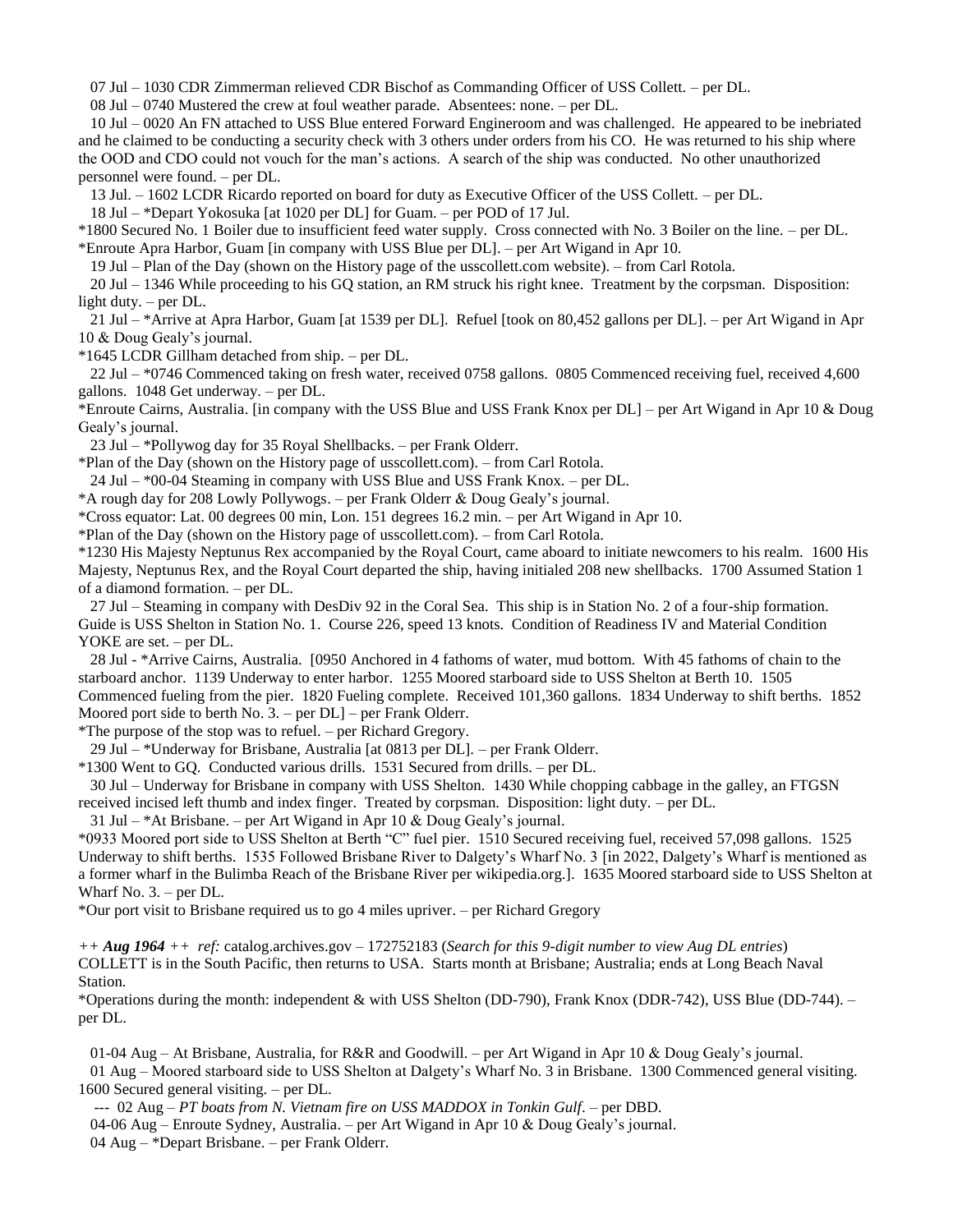\*1404 Starboard anchor fouled with No. 6 chock of USS Shelton. Anchor chain parted at first detachable link, and anchor dropped in 38 feet of water. 1412 Commenced maneuvering to moor starboard side to Shelton. 1424 Commenced recovery of anchor. 1500 Two enlisted men dive to search for anchor. 1630 Completed recovering anchor. Recovered divers. 1739 Underway. 2209 OOD took the conn, speed 13 knots. – per DL.

06-10 Aug – \*At Sydney. – per Art Wigand in Apr 10 & Doug Gealy's journal.

\*We arrive for the Coral Sea Festival, celebrating the indecisive WWII battle [4-8 May, 1942] where US Navy turned back the Japanese invasion fleet headed to Port Moresby & Australia. – per Richard Gregory.

 06 Aug – 00-04 Steaming in company with USS Shelton enroute to Sydney, Australia. This ship is in Station No. 2 of a column formation at double standard distance. 0110 Sighted USS Blue and USS Frank Knox bearing 176, distance 15 miles. 0615 Blue and Knox made rendezvous with this formation and fell astern. 0715 Maneuvered to take Station No. 2 of a four – ship column formation at standard distance. 0853 Moored at Fitting Out wharf, Royal Australian Naval Base in Sydney. 1800 While removing a steamline valve, an FN sprained the little finger of this right hand and suffered first degree burns of the right arm. Disposition: treated by Division Doctor and returned to duty. – per DL.

 07 Aug – The History page of the usscollett.com website includes a newspaper clipping with photos and an article about this event.

--- 07 Aug – *Tonkin Gulf resolution passes in US House & Senate*. – per DBD.

09 Aug – 1300 Commenced general visiting. 1600 Secured general visiting. – per DL.

10-16 Aug – Enroute Pago Pago, American Samoa. – per Art Wigand in Apr 10 & Doug Gealy's journal.

\*Underway in the company of several soaring Albatross all the way to Pago Pago. – per Frank Olderr.

Collett also identified an island along the way that was not on the maps used in CIC. – per John Bauman.

10 Aug – \*Get underway [at 1357 per DL]. – per PD.

 13 Aug – 1315 Exercised crew at GQ. 1356 Fired 8 7.2 inch plaster-load projectiles. 1457 Set Material Condition YOKE. 1504 Secured from GQ. 2300 Lost Bathythermograph and 900 feet of cable while making routine test drop. Cause: unknown. –per DL.

 15 Aug – 0000 Set all clocks back 24 hours [more formally, done at 2400] to confirm to +12 ("Y") time zone. 0833 Held Man Overboard Drill. 0926 Secured from Man Overboard Drill. 1145 Conducted a battle problem. 1302 Battle problem completed. – per DL

 16 Aug – \*0425 USS Frank Knox & USS Blue joined formation. 1446 Moored starboard side to USS Shelton to pier at Pago Pago, American Samoa. 1534 received USS Blue alongside to port. – per DL.

\*Our stop was required because of COLLETT's short legs (limited range). – per Richard Gregory.

17-23 Aug – Enroute Pearl Harbor, HI. – per Art Wigand in Apr 10 & Doug Gealy's journal.

 17 Aug – 0355 Commenced fueling from Goat Island Wharf, Pago Pago. Draft: forward 12' 10", aft 12' 4". 1345 Fueling completed, received 111,552 gallons. Draft: forward 14', aft 13' 8". 1500 Underway for Pearl Harbor. – per DL.

 18 Aug – Steaming in company with USS Blue. 1815 BT drop completed. Traces not good. 1825 c/s to 12 knots for BT drop. 1830 BT drop completed. c/s to 17 knots– per DL.

 19 Aug – 2233 Acquired sonar contact bearing 160 at 5,300 yards. Set Sonar Attack Team "A". c/c 160. 2235 Maneuvering on various course at 17 knots to investigate. 2300 Evaluated contact as non-submarine. – per DL.

21 Aug – 1640 Sighted 2 Soviet missile-tracking ships. – per DL.

22 Aug – 1000 Commenced Captain's inspection of messing and berthing. 1105 Completed inspection.

23-25 Aug – At Pearl Harbor. – per Art Wigand in Apr 10 & Doug Gealy's journal.

 23 Aug – 1219 Moored starboard side to USS Blue at Pier M-3, Pearl Harbor. 1221 An SN was working with a hammer when the head became loose, hitting him in the head and lacerating his chin and upper lip. Treatment by corpsman. Disposition: returned to duty. – per DL.

 25 Aug – \*0400 A GM was delivered onboard by HASP [police] having been assaulted and robbed while on liberty. – per DL.

\*Get underway for Long Beach, CA. [at 1420 per DL] – per PD.

27 Aug – 1546 Maneuvering at various speeds while conducting pre-repair sea trials for observing party. – per DL.

 28 Aug – 1330 Went to GQ. Set Material Condition ZEBRA. 1412 Commenced VTF fuse tests. 1545 Tests completed. Ammo expended: 19 rounds 5"/38 cal VTF with 20 rounds full service smokeless, and 1 round short charge powder cartridges with no casualties. – per DL.

 30 Aug – Steaming in company with DesDiv 92 composed of USS Shelton, USS Blue, USS Frank Knox, and this ship in the North Pacific in route to Long Beach CA. – per DL.

 31 Aug – At Long Beach Naval Station. [1055 Moored starboard side to USS Blue at Pier 15 per DL] – per Art Wigand in Apr 10 & Doug Gealy's journal.

*++ Sep 1964 ++ ref:* catalog.archives.gov – 172752315 (*Search for this 9-digit number to view Sep DL entries*) COLLETT is based in Long Beach. Starts month at Long Beach Naval Station; ends at Long Beach Naval Shipyard. \*Operations during the month: none. – per DL.

01-30 Sep – \*At Long Beach, CA [for an overhaul]. – per Art Wigand in Apr 10 & Doug Gealy's journal.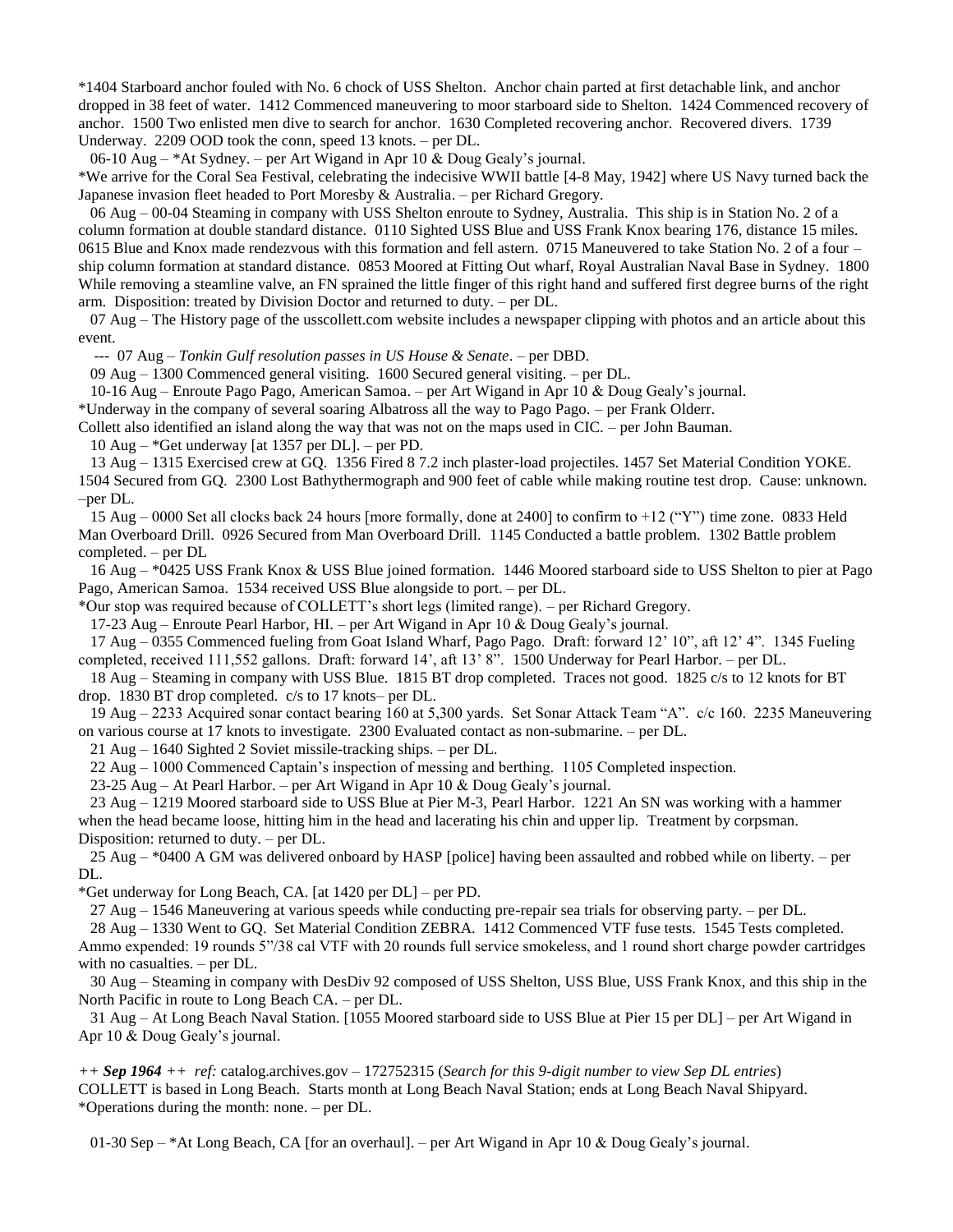\*This was a one million dollar major overhaul (a lot of money for the time); it took about three months, much of it in dry dock. The crew & officers, except for the Chief Engineer, are moved [for a time] to billets ashore or sent to training. – per Richard Gregory.

01 Sep – 00-04 Moored starboard side to USS Blue at Pier No. 15, Long Beach Naval Station.

 02 Sep – 0855 Underway. Maneuvering to shift berths. 0917 Moored port side to USS Buck, Pier 2, Berth 21, Long Beach Naval Shipyard. 1820 Fire reported in galley. Exercised In-port Emergency Party. 1825 Fire reported out. – per DL.

 04 Sep – 1100 Mustered crew on pier for Commanding Officer's Inspection. 1140 Secured from inspection. – per DL. 08 Sep – 0820 Underway for an explosive anchorage. 0906 Anchored in Explosive Anchorage No. 43. Received ammo lighter alongside to starboard. 0945 Commenced of loading ammo. 1153 Received report of an injury to an MM who received contusion and multiple abraded wounds to right hand while working on No. 2 Emergency Fire Pump. Treatment by corpsman. 1438 Underway for Long Beach Naval Shipyard. 1523 Moored. – per DL.

11 Sep – 1315 Commenced Captain's zone inspection. 1955 Secured from Captain's zone inspection. – per DL.

 14 Sep – 1817 While opening a crate of meat in the galley, an SA received a 1/4 inch laceration of the back of his hand when a crate band struck him. Corpsman treated with a suture. Disposition: returned to duty. – per DL.

20 Sep – 1940 Held inport emergency fire drill. 1955 Secured from drill. – per DL.

 21 Sep – 1014 An RD while offloading electronic gear, had some fall striking him on the chest. X-rays were taken on the USS Haven. Results: negative. Disposition: returned to duty. – per DL.

--- 24 Sep – *First Minuteman II ICBM tested*. – per DBD.

 26 Sep – 1945 While testing navigational lights on the navigation bridge, an EM stumbled and fell in bilges on port wing, where grates had been removed for work, injuring his left arm. 2205 After he complained of pain, he was sent to USS Haven for observation. Returned to ship and restored to duty. – per DL.

--- 27 Sep – *Warren Commission inquiry finished*. – per DBD.

30 Sep – 1745 Underway for Dry Dock No. 2. 1800 Stern passed over sill. 1823 Caisson in place. 1830 Commenced pumping water out of dry dock. 2015 Resting on keel blocks. – per DL.

*++ Oct 1964 ++ ref:* catalog.archives.gov – 172752415 (*Search for this 9-digit number to view Oct DL entries*) COLLETT is based at Long Beach. Starts month at Long Beach Naval Shipyard; ends at Long Beach Naval Shipyard – per DL.

\*Operations during the month: none. – per DL.

01-31 Oct – At [Naval Shipyard,] Long Beach, CA. – per Doug Gealy's journal.

01 Oct – In Dry Dock No. 2 at Long Beach Naval Shipyard. –per DL.

08 Oct – 1815 Held fire drill. 1825 Secured from fire drill. – per DL.

--- 16 Oct – *Communist China explodes their first atomic bomb*. – per DBD.

--- 17 Oct – *Brezhnev replaces Khrushchev as Soviet Premier*. – per DBD.

 27 Oct – 0100 Shore Patrol reports that two Ensigns are in hospital as a result of an automobile accident. The hospital reports one is in good condition, the other in critical condition. – per DL.

 31 Oct – 0720 Flooding commenced in dry dock. 1334 Stern passed over sill. 1351 Moored starboard side to Berth 23, Pier No. 2 US Naval Shipyard, Long Beach, CA. – per DL.

*++ Nov 1964 ++ ref:* catalog.archives.gov – 172752481 (*Search for this 9-digit number to view Nov DL entries*) COLLETT is based at Long Beach. Starts month at Long Beach Naval Shipyard; ends at Long Beach Naval Shipyard. \*Operations during the month: independent. – per DL.

01-30 Nov – At Long Beach, CA – per Doug Gealy's journal.

01 Nov – Moored starboard side to Berth 23, Pier 2 of Long Beach Naval Shipyard. – per DL.

 07 Nov – 0900 Floating crane YD-171 came along side to port and offloaded Mount 51. YD-171 returned Mount 51 and cast off to port. – per DL.

08 Nov – 2100 An SN [on liberty] received at a hospital in Long Beach. Dead upon arrival from stab wounds. – per DL.

 09 Nov – 0215 Secured electrical power from pier while installing circuit breakers for fire pumps on main switchboard. 0515 Restored electrical power from pier. – per DL.

13 Nov – 1300 mustered crew on the pier for Captains inspection of personnel. 1410 Secured from inspection. – per DL.

24 Nov – Material Condition YOKE (modified) and Condition of Readiness VI are set. – per DL.

27 Nov – 1805 Commenced fueling from YO 223. 2200 Fueling completed. Received 127,848 gallons. – per DL.

 30 Nov – 0830 Underway for machinery sea trials, sonar tests, and steering gear. 1248 Fire reported in Radar Annex Room. Went to GQ. Set Condition ZEBRA. 1311 Fire extinguished. Set Condition YOKE. 1315 Secured from GQ. 1713 Moored port side to Berth 23, Pier 2 Naval Shipyard. – per DL.

*++ Dec 1964 ++ ref:* catalog.archives.gov – 172752545 (*Search for this 9-digit number to view Dec DL entries*) COLLETT is based at Long Beach. Starts month at Long Beach Naval Shipyard; ends at Long Beach Naval Shipyard.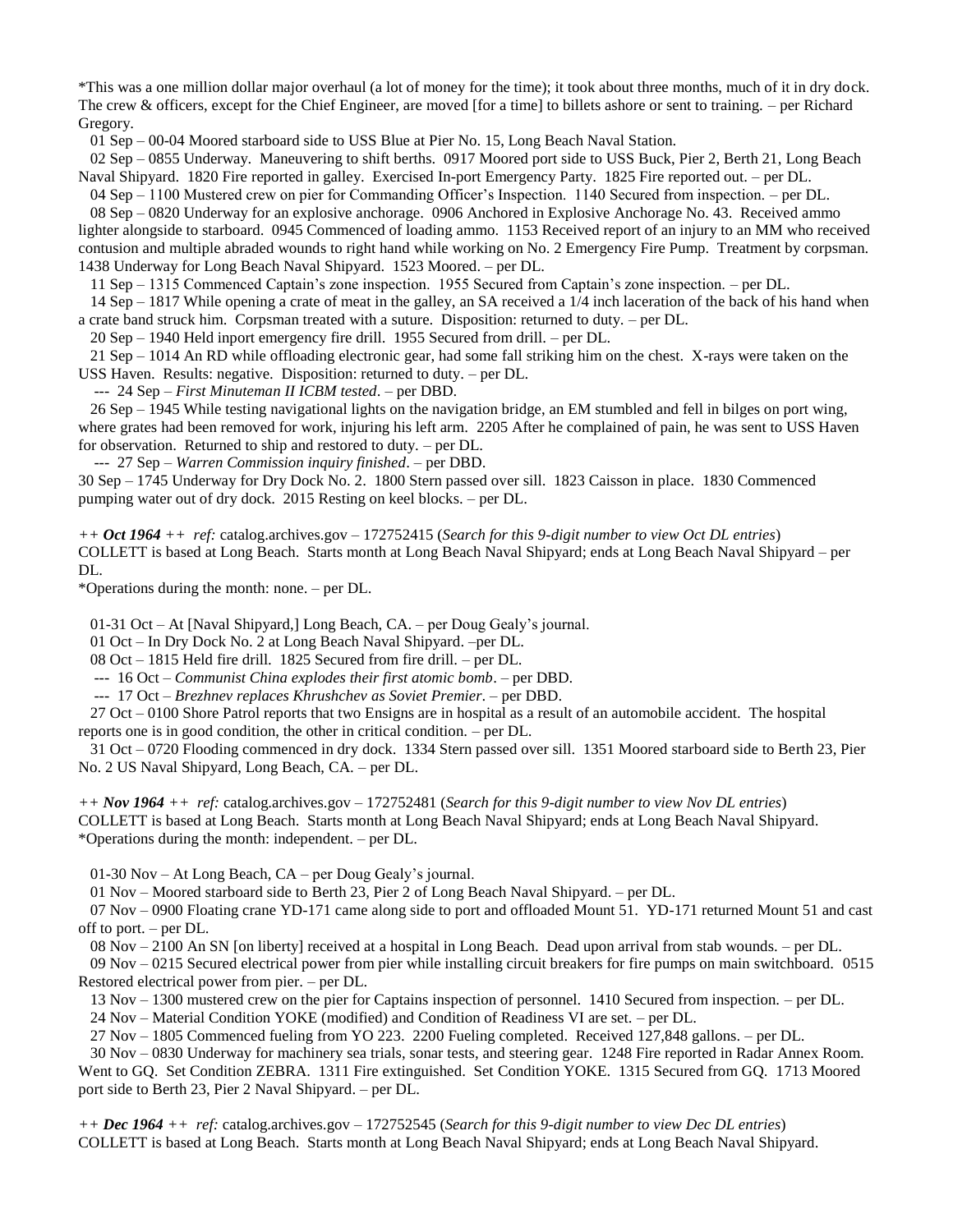\*Operations during the month: independent. – per DL.

02 Dec – \*Get underway [at 0830 per DL] for sea trial with yard personnel. – per PD.

\*1437 Moored. – per DL.

 03 Dec – 0640 Commenced receiving fresh water. 0740 Secured receiving water. Received 5,128 gallons. – per DL. 04 Dec – Commenced taking on fresh water. 0734 Secured taking on water. Received 3153 gallons. 0908 Secured fires

under No. 3 Boiler. 0930 Commenced receiving electrical power from the pier. 1051 Secured fires under No. 1 boiler.

 08 Dec – 1515 Motor whaleboat returned aboard and placed in the skids. 1700 Commenced receiving fuel from YO. 1745 Secured from receiving fuel. Received 40,234 gallons. – per DL.

09 Dec – \*Get underway [at 0830 for an Ops area per DL]. – per PD.

\*During the day in the Ops area, conducted mechanical VDS evaluation, ship vibration tests. 1926 Moored. – per DL. 10 Dec – 0706 Get underway. 0827 Conducted antenna radiation pattern derivations. 1859 Completed derivations. 2007 Moored port side to USS Hubbard at Berth 21. – per DL.

 11 Dec – 0825 Underway for VDS electronics trials. 1059 Anchored at Isthmus Cove, Santa Catalina Island, CA. 1507 Underway. 1659 Moored at Long Beach. – per DL.

15 Dec – \*Get underway [at 0829 per DL]. – per PD.

\*Underway; VDS (Variable Depth Sonar) trials. – per Art Wigand in Apr 10.

\*1014 Anchored in Isthmus Cove, Santa Barbara Island. 1316 Underway for an Ops area for VDS sea trials. 1618 Completed VDS trials. 1804-1834 Sonar bearing calibration tests. 1914 Moored at Long Beach. – per DL

 16 Dec – 0741 Underway. 0827 Anchored in area K-4, restricted anchorage for explosives, outer harbor of San Pedro Bay. 0920 Commenced loading ammo from Barge YFN-659. 1020-1110 Loading torpedoes from "Mike" boat. 1540 Completed handling ammo. 1604 Anchors aweigh. 1646 Moored at Long Beach Naval Shipyard. – per DL.

 18 Dec – 1235 YD-223 came alongside to port. 1307 Commenced taking on fuel. 1425 Secured taking on fuel. Received 48,054 gallons. – per DL.

19 Dec – Engineering plant is cold iron. – per DL.

 26 Dec – An SA received a 1-1/2 inch cut on his right temple when he slipped and hit his head on knife edge of watertight door leading to compartment A-205L. Treatment administered by Medical dept. on USS Topeka. Cut required 7 stiches. Returned to duty. – per DL.

 28 Dec – 1355 An SN was taken to USS Haven by ambulance after a seizure while lying in his rack. 1525 The SN was returned aboard. – per DL.

 31 Dec – 00-04 Moored starboard side to Pier 1, Berth 12 Long Beach Naval Shipyard. Engineering plant is cold iron. Material Condition YOKE (modified) and Condition of Readiness VI are set. 1000 Made daily inspection of magazines. Conditions normal. – per DL.

**NOTE 1**: Where a "Get underway" entry per PD agrees with an "Underway" entry per a shipmate, the entry per PD is omitted in this timeline.

**NOTE 2**: Jerry Grubb remembers when Operation Back Pack was over; COLLETT & all the other ships involved steamed into Manila Bay; we were thinking we were going to have some liberty but the mayor of Manila said no, the sailors would destroy Manila.

**NOTE 3**: Per Chuck Kiesling in 2010, there were 130 shipmates on board for the entire year of 1964, however, per the PD, 381 shipmates served for some time during the year.

**NOTE 4**: In 1964, COLLETT served a tour of duty as Station Ship Hong Kong British Crown Colony, from 12 January to 6 February. This job is complex in that the crew provided the services of a regular Naval Base for the other members of the SEVENTH Fleet while they visit Hong Kong. The services included the collection and distribution of mail, providing a motion picture exchange, permanent Shore Patrol and handling overall liaison for visiting U.S Naval ships. She also participated in the Hong Kong softball association in games against local teams. Even though COLLETT is a comparatively small ship, she contributed 80,000 gallons of fresh water to the drought stricken city. 48 members of the crew donated blood to the local chapter of the Red Cross. In addition, several tours of both Hong Kong and the New Territories were taken by the crew. In February, COLLETT participated in Exercise BACK PACK – a joint assault exercise of Chinese [Taiwanese] and American forces on the island fortress of Taiwan. All in all, we steamed 11,664 miles, used 746,414 gallons of fresh water, and burned 864,441 gallons of fuel oil - per Carl Rotola's copy of CDR Bischof's Familygram which is shown on the History page of the usscollett.com website.

**NOTE 5**: Per U L Gutierrez in Aug 11, during a refueling stop at Buckner Bay, the mayor of the town told our Captain that we were not wanted in downtown. It was off-limits to COLLETT sailors because the last time we were there we made a mess of things. (Per the timeline, we made 7 stops in Buckner Bay in 1964; this stop was probably in June or July.)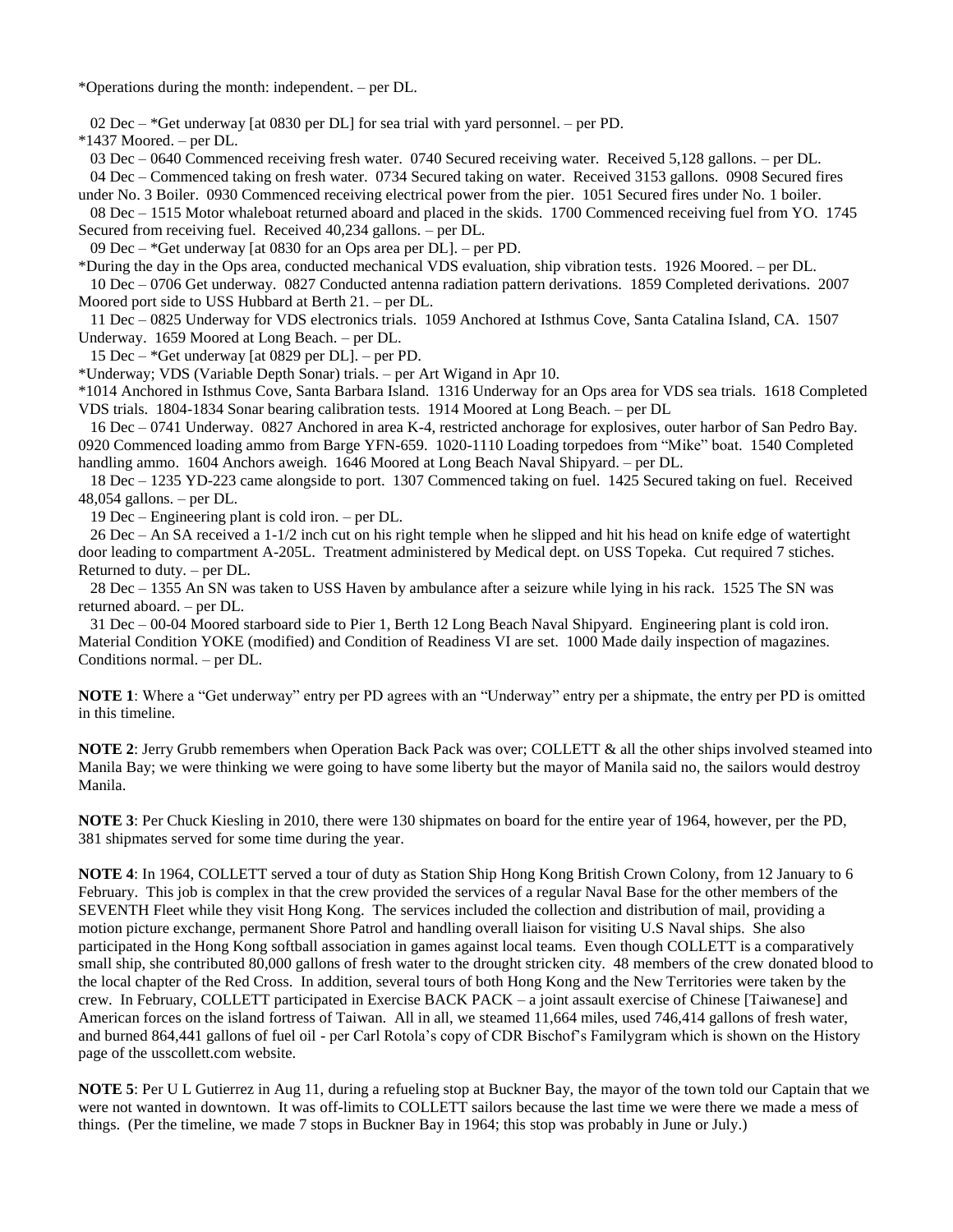**NOTE 6**: Off the coast of Vietnam in 1964:

\*Lin Morgan recalls that we stayed well off the coast and out of sight of land which is why it didn't make much of an impression on us –blue water is blue water.

\* Bob Boyett recalls we did plane guard for a carrier of the coast of Vietnam for about 3 weeks in early 64 but did no shore bombardment in 1964. [Bob left the ship before the 1965 WESTPAC deployment.]

\*Per John Frederici in 2014: "I also don't recall any gunfire action until we returned to Westpac in 1965. I recall our being Station Ship in Hong Kong in Jan 64 when I was a mess cook in the scullery and my duties were to do what Mary Sue told us to do. Our 'Taiwan Patrol' in Jul 64 was spent in the Tonkin Gulf at Condition 3 until relieved on station by TURNER JOY and MADDOX, but, as usual, we snipes had no idea what was going on or where we were.

\* Also see Timeline entries per Doug Gealy for Jun & Jul above.

**NOTE 7**: As related by John Sewall's "The Logbook of the Captain's Clerk: Adventures in the China Seas" (1905), two centuries after the Dutch were permitted trading privileges at Nagasaki, in July 1853 four ships of the US East India Squadron arrived at Shimoda Japan. Commodore Matthew Perry, a brother of Oliver Perry, delivered President Millard Fillmore's letter (in Dutch, Chinese, and English) to two imperial princes. The letter demanded the opening of Japan to commerce and diplomatic relations. Perry returned in 1854 with 9 black ships. After negotiations, the agreement was signed 31 March 1854. (Shimoda is about 20 miles south of present day Yokosuka on the Muira peninsula.)

**NOTE 8**: Also on the usscollett.com website for 1964:

\*See Photos by, for, or via: Ed Arnhols, Ken Bailey, Bob Boyett, Clarence Forbes, John Fowler, Doug Gealy, U. L. Gutierrez, Mike Kipper, Joe Kozerski, Larry Lamberth, Lin Morgan, Frank Olderr, Bill Robinson, Robert Rusho, John Slater, Glenn Williams.

\*See History by, for, or via: William Bischof, Mike Kipper, James Koranda, Joe Kozerski, Earl Mayer, Lin Morgan, Frank Olderr, Pat Manion, Carl Rotola.

\* See Stories by: Richard Gregory.

## **1964 USS COLLETT Shipmates**

The following list includes information from USN Personnel Diaries & other publicly available sources.

Entries marked with (d) are known (or strongly suspected) to be deceased; such entries have not been updated since 2020. Names marked with (?) are suspected of being misspelled. The rate or rank given for a shipmate is highest he attained while onboard.

To learn more (or offer a correction) about an entry, e-mail olderr730@yahoo.com. To protect the privacy of shipmates, they will be told of your enquiry but will choose if they wish to respond directly to you.

| Abolins, Evald - EM2 (d)        | Kellogg, Frederick J - IC3      |
|---------------------------------|---------------------------------|
| Adams, David C - ETR2           | Kerr, Roger H - IC3 (d)         |
| Adams, James G - SM3            | Kight, Silas D - IC2            |
| Agulto, Nicholas - CS1 (d)      | Kimball, Willie E - SA/SR (d)   |
| Airheart, Willie A - DC2 (d)    | King, John H - BT2              |
| Aiuto, Nicholas E - MM2 (d)     | Kipper, Michael T - SM3 (d)     |
| Albert, Paul T - MM3 (d)        | Kirchenwitz, Darrel E - MM3 (d) |
| Alexander, Charles $L - ST1(d)$ | Kitch, Jacob B - SA (d)         |
| Alfano, Michael A - SA (d)      | Kitch, Thomas $R$ - FA (d)      |
| Anderson, Arthur G - MM2 (d)    | Kocin, James F - EM3            |
| Anderson, Robert R - GMG1 (d)   | Kolb, Leroy - SKC (d)           |
| Apker, John $C - BT1$ (d)       | Kolesar, Francis J - MM3 (d)    |
| Arellano, Fabio R - SN          | Koranda, James R - FN/SN (d)    |
| Armstrong, James R - ETR2 (d)   | Kozerski, Joseph A - BM2        |
| Arnhols, Edward C - ETR2        | Kray, Richard J - QM3 (d)       |
| Aronson, Gustve E - SK3 (d)     | Kutchera, Albert F - BT2        |
|                                 |                                 |
| Bacon, James L - BT3 (d)        | LaCoss, Harrison A - EM2 (d)    |
| Bacon, "W" Newton - BT3         | Lamberth, Larry W - STGSN       |
| Bailey, Kenneth L - RD3         | Lancaster, Charles N - SFP2 (d) |
| Balan, Felicito N - TN (d)      | Lang, James W - EN2 (d)         |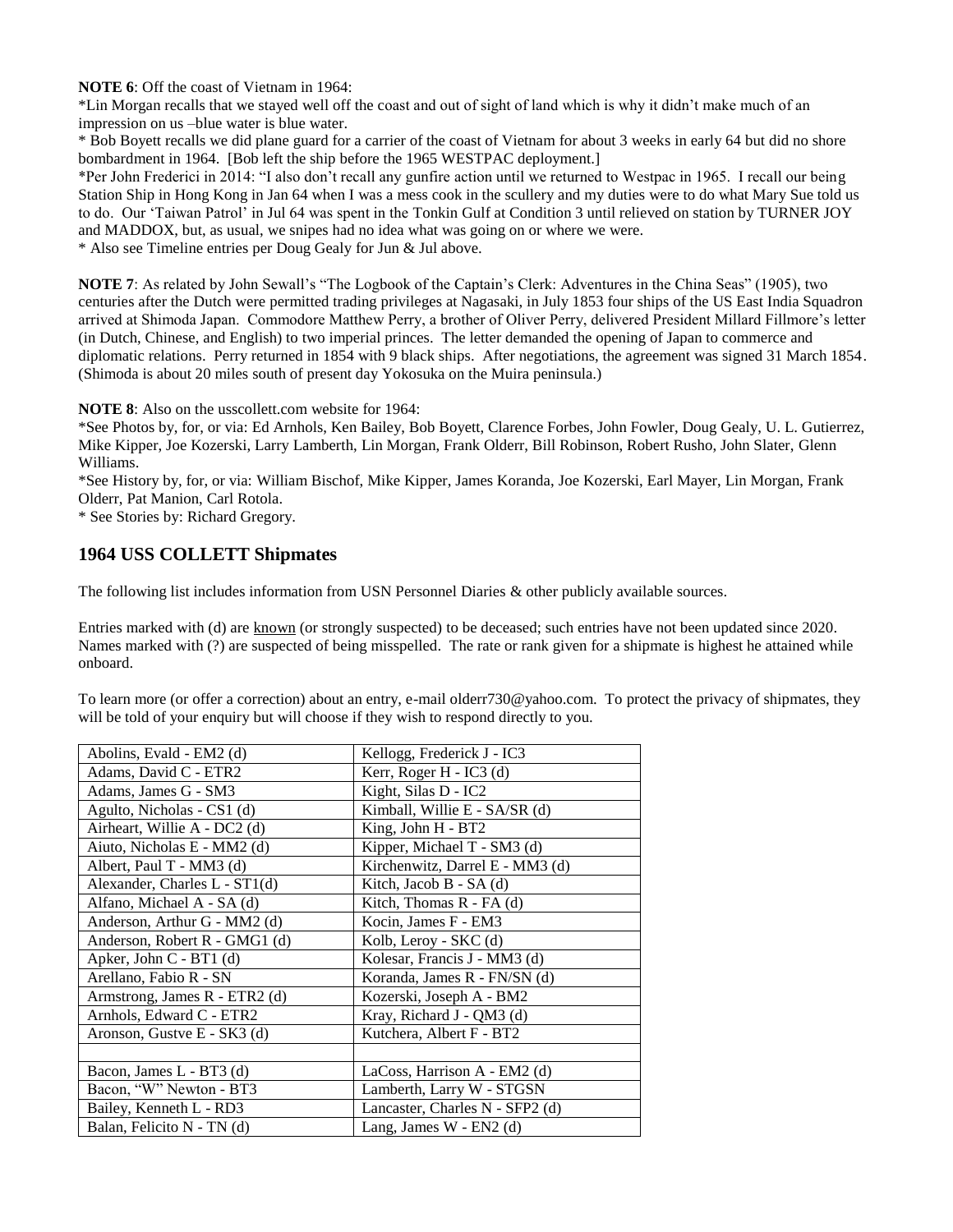| Ball, James A - IC2                | Largen, Robert D - MM3/BT3         |
|------------------------------------|------------------------------------|
| Barber, Melvin H - SM3 (d)         | Latham, Billy J - RD3/RD1          |
| Baron, David R - RM2 (d)           | Lazetera, Gary P - SN (d)          |
| Barr, David R - EN1 (d)            | Leavell, Morris - CS3 (d)          |
| Barrett, Robert W - SK3            | Leftwich, Frankie L - TM3 (d)      |
| Bartleson, Jerry L - FN (d)        | Lewis, James F - FN/YN3            |
| Bass, Ernest L - BT3 (d)           | Linardos, Anthony H - TMSN (d)     |
| Bates, Richard A - SN              | Lindsay, David H - FTG2            |
| Bauman, John B - ETR3              | Locker, Luther M - BT3 (d)         |
| Baxter, David F - SFM2             | Louis, $FL$ - $FN$ (d)             |
| Baxter, Franklin E - SFM2          | Louis, Herman J - FN (d)           |
| Baxter, William C - MM2 (d)        | Ludrick, Jess E - MM2 (d)          |
| Beitzel, Thomas A - BT3 (d)        |                                    |
| Berardi, Joseph P - FTG3 (d)       | Macuse, Florencio P - MM2/MMFN (d) |
| Berger, Michael D - MM3            | Madden, Frank E - RD1/RDC (d)      |
| Berroth, Thomas E - SM2 (d)        | Magdaleno, Ramon - SA (d)          |
| Birk, Arthur P - TM2               | Manion, Patrick O - RM3            |
| Bischof, William W - CDR (CO) (d)  | Markus, Dale G - MM1 (d)           |
| Bishop, Hobson C - BT1 (d)         | Marsh, Robert G - MM3 (d)          |
| Black, Roger L - FA (d)            | Marshall, David J - RM3            |
| Bodge, James O - EM2 (d)           | Martin, Charles B - BT3 (d)        |
| Bojarski, Alexander - GMG1 (d)     | Martin, Leyman A - SHSN (d)        |
| Bollinger, Freddie C - FA          | Maw, Junior B - GMG1/GMG2 (d)      |
| Bond, Michael S - FN (d)           | May, Michael J - SN                |
| Boone, Joseph N - EM2              | Mayer, Earl F - SK3                |
| Bowker, Christopher P - RM3 (d)    | McClellan James W - MM2 (d)        |
| Boyett, Robert L - RM1             | McClenaghan, Carl L - SN (d)       |
| Boyles, Clarence W - BT1 (d)       | McCombs, Douglas A - SFM2 (d)      |
| Brazel, Walter R - MMC (d)         | McDaniel, Jerry M - SH3            |
| Breault, James J - MM3 (d)         | McGrath, Robert W - MM2            |
| Brien, Ronald L - RM1 (d)          | McLaughlin, Michael R - RM3        |
| Brockett, William A - LTJG (d)     | McManus, Patrick B - LTJG          |
| Brokish Joseph S - EM2             | Meers, Benny L - STCS (d)          |
| Brotkouski, Thomas W - SA/GMG1 (d) | Merseburgh, Oliver A - SN/FN/BT3   |
| Brownlee, James A - ETR2 (d)       | Millichamp, John S - FTG3 (d)      |
| Brunette, Anthime E - EN3          | Millsaps, Herbert W - MM3          |
| Bryan, Robert G - YN2 (d)          | Morgan, Lindsey R - YN3            |
| Bulau, Howard E - BT3              | Morris, Franklin W - FTG3 (d)      |
| Burm, Thomas C - IC2               | Moss, William J - FTG3 (d)         |
|                                    | Mueller, Russell G - SN (d)        |
| Caballero, Ramon G - RDSN          | Murphy, Ralph I - BT1 (d)          |
| Cagle, James A - SD1 (d)           | Musquiz, Armando - EMC (d)         |
| Callanan, Ronald L - BT2 (d)       |                                    |
| Canada, Roy E - SF1 (d)            | Navarro, John W - GMG2             |
| Canady, James T - SN               | Nazworth, Tom - BT1 (d)            |
| Capezza, Alfonso R - FN (d)        | Neiner, Bruce R - LTJG             |
| Carlson, Gustav H - BT2 (d)        | Nesselrode, Ray M - MMCS           |
| Carpenter, Robert C - SA (d)       | Neugebauer, Eddie J - QM2 (d)      |
| Chance, Jerry L - SN               | Nevarez, John - RD3 (d)            |
| Charbonneau, John E - SN (d)       | Newton, Robert C - LTJG (d)        |
| Christie, Walter J - FA            | Nord, Eugene E - RD3               |
| Clark, Leonard B - QMCA (d)        | Novoa, Alvin - SN/SR (d)           |
| Clark, William L - BTCS (d)        |                                    |
| Clemen, David A - SN               | Olderr, Frank J - ETN2             |
| Clemons, Harry V - IC1 (d)         | Ontiveros, Edwardo - SN            |
| Cleveland, James B - MM3 (d)       |                                    |
| Colvin, Steven - MMFN (d)          | Parker, Keith L - CS3/CSSR (d)     |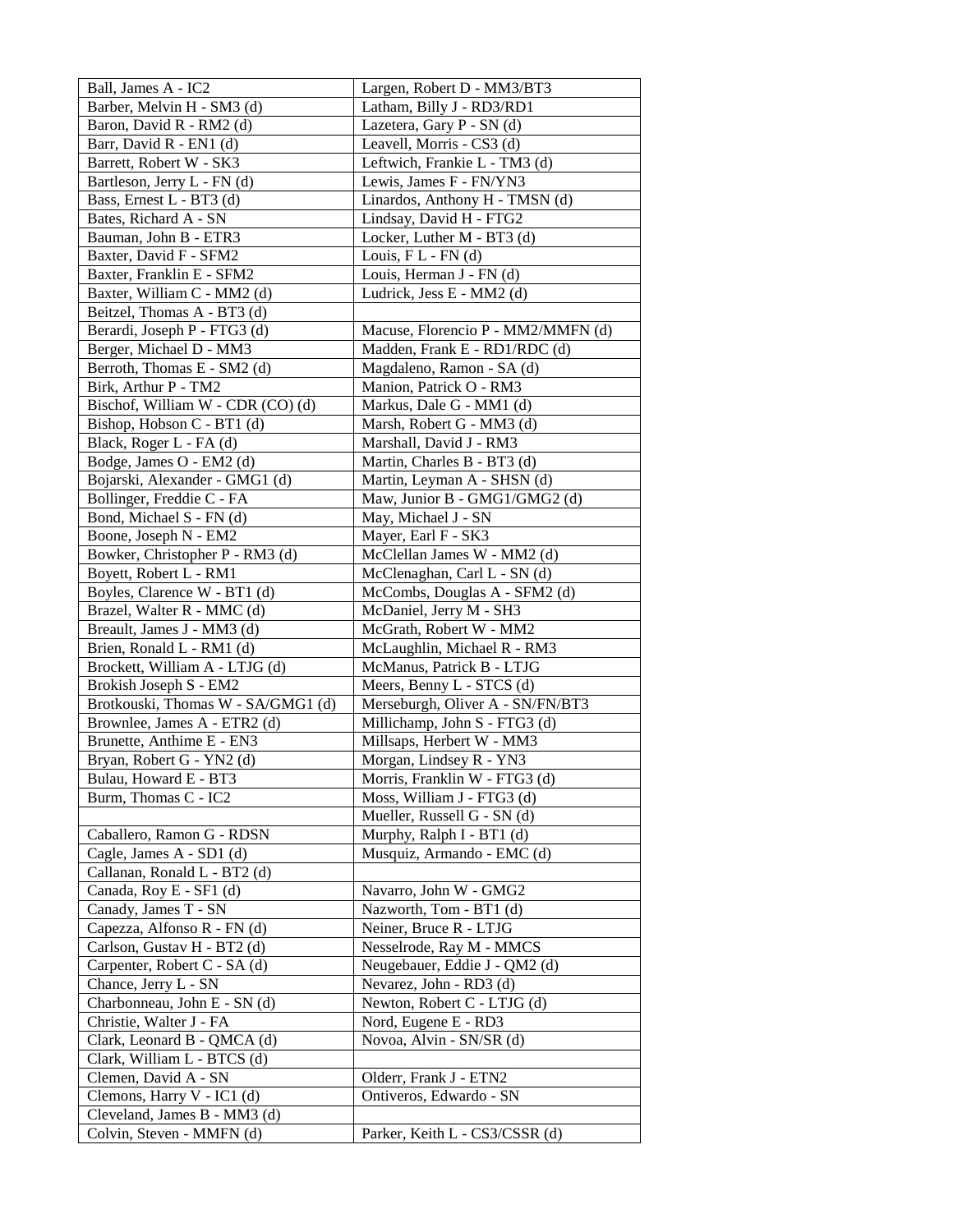| Conrad, Edward E - RD3 (d)      | Parker, Thomas F - MMC/ENS                             |
|---------------------------------|--------------------------------------------------------|
| Cook, Dennis E - SH3            | Parker, Victor R - MM3 (d)                             |
| Coomer, David T - GMG2          | Parks, Kenneth N - GMSN (d)                            |
| Cooper, Omar E - SF1 (d)        | Patterson, Wiburn C - BT1 (d)                          |
| Corcino, Juan S - SFP2          | Pennell, James L - BM3                                 |
| Corrales, Fred A - EM1 (d)      | Phares, Hubert W - FN                                  |
| Correia, Arthur R - BMC (d)     | Pittman, David - SM1 (d)                               |
| $Cox$ , Tony $L - SN$ (d)       | Porter, Jon M - EN3 (d)                                |
| Crabtree, Jimmie L - SN (d)     | Post, Walter M - ETRSN/ET1                             |
| Craig, Donald L - RD2           | Powell, David G - MM3/MM1                              |
| Craine, William M - FTC (d)     | Powers, Robert L - FTG2                                |
| Crostwaite, Hal F - SK3 (d)     | Price, Ronald W - BT2 (d)                              |
| Crump, Jimmie R - MM3 (d)       | Prior, Randy R - SKSN (d)                              |
| Cruz, Antonio D - TN/SK2 (d)    | Purdon, Charles B - TM2                                |
|                                 |                                                        |
| Daniel, Victor C - BM3 (d)      | Raab, John E - GMG3                                    |
| Dasher, Harry J - QM2           | Rabel, John B - LTJG                                   |
| Daugherty, William E - FTGSN    | Radtke, Warren H - BT3/EN3 (d)                         |
| Davis, Richard K - MM1 (d)      | Rambo, Rex H - LTJG                                    |
| Deguia, Ernesto E - SD3 (d)     | Ramer, Rex J - FN                                      |
| DelaCruz, Alfredo M - TN        | Rhodes, Christopher C - EM3 (d)                        |
| Demoss, Billy G - RM3           | Ricardo, Benny J - LCDR (XO) (d)                       |
| Denihan, John J - GMG1 (d)      | Rich, Douglas C - BT3 (d)                              |
| Diaz, Daniel - BT3 (d)          | Riskin, Mark J - EN2                                   |
| Dickey, William M - FN (d)      | Rivette, William R - PC3 (d)                           |
| Dillon, Terrence L - RM2        | Robinson, Jimmie A - SN (d)                            |
| Dodge, Dale L - FA/FR (d)       | Robinson, William T - LTJG                             |
| Douglas, John M - BM3           | Rogers, Jerry L - ETR3 (d)                             |
| Drath, Allen W - RD3 (d)        | Roller, Donald G - LTJG (d)                            |
|                                 | Ross, Charlie B - SKSN (d)                             |
| Eakes, Glenn A - BMSN           | Ross, Donald J - EM1 (d)                               |
| Easterday, Harold L - SA/FN (d) | Ross, Willis A - SH2 (d)                               |
| Edge, Larry K - FTM1 (d)        | Rotola, Carl G - YNSN                                  |
| Edwards, Carl L - GMG3 (d)      | Rowe, Lonnie E - SN                                    |
| Eggeman, Paul D - SK2           | Roy, Michael R - EM3                                   |
| Ehnot, Joseph E - BT3 (d)       | Ruiz, Norberto A - SD2 (d)                             |
| Ellis, Peter W - RM3 (d)        | Rusho, Robert P - SN                                   |
| Engle, Floyd F - GMG1           | Ryes, Ronald - BT2                                     |
| Erickson, Robert A - BT3        | Rydberg, Leon C - RM3                                  |
| Ervin, John W - LTJG            | Ryman, Robert F - SH3                                  |
| Esberger, Edward J - SK2 (d)    | Rynearson, Dale L - RD3 (d)                            |
| Estacio, Renato E - TN (d)      |                                                        |
|                                 | Sabalza, Joel B - DK2/DK1 (d)                          |
| Fear, Edwyn A - RM3 (d)         | Sadamoto, Theodore K - LTJG                            |
| Feller, Richard A - RMSN        | Salinas, Al D - SHCA (d)                               |
| Fenn, Richard L - BT2 (d)       | Schell, Norman L - BM1 (d)                             |
| Finton, Larry D - GMG3 (d)      | Scheurer, Allan - MM1 (d)                              |
| Fischer, Paul K - RD2 (d)       | Schmidt, Richard J - BTFN (d)                          |
| Fontenot, Murry L - CS3 (d)     | Schonefeld, Fredrick - PC3/SN                          |
| Forbes, Clarence H - RM3 (d)    | Scott, Robert E - FA/FR (d)                            |
| Fowler, John W - RMSN           | Scully, Frank -HMSN (d)                                |
| Fox, David L - MR3 (d)          | Sellers, Phillip W - BT2 (d)                           |
| Fox, Don T - SN                 | Shattuck, Chris L - FTG3 (d)                           |
| Frederici, John M - EMFN/EM1    | Shiflet, Craig D - SN/SR (d)<br>Shiflet, Gary - SN (d) |
| Frey, John H - GMG2 (d)         | Shove, Lyndon L - MR2 (d)                              |
| Gaddy, Chester O - SN           | Sizer, Malcolm A - BT3 (d)                             |
|                                 |                                                        |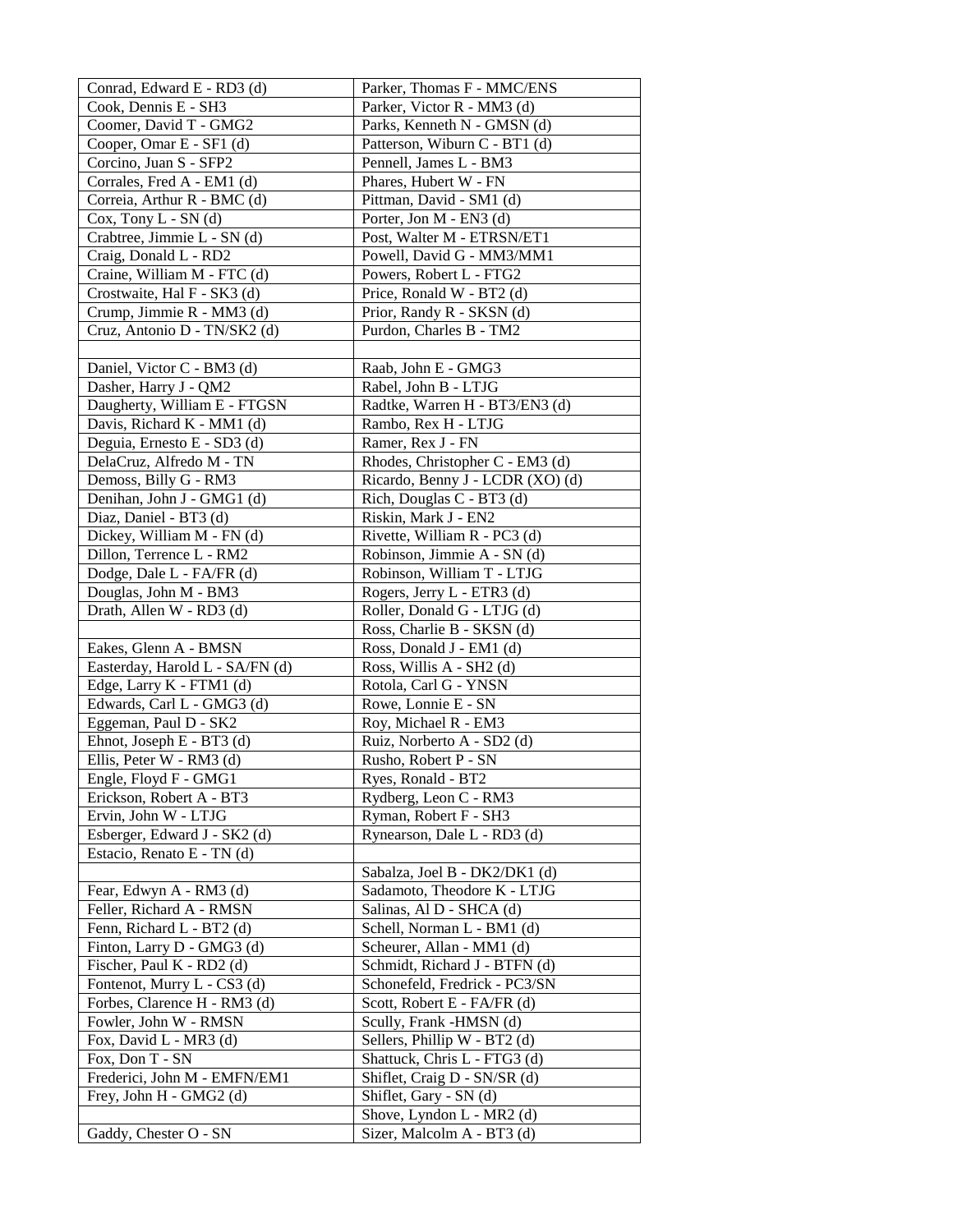| Gealy, Lyle D - STG2               | Skaar, Gary R - BT3               |
|------------------------------------|-----------------------------------|
| German, Lowell D - SN (d)          | Slater, John W - LTJG             |
| Giampietro, Robert A - RM3         | Slayton, Jimmy T - IC3 (d)        |
| Gillham, Richard D - LCDR (XO) (d) | Smith, George D - CS2 (d)         |
| Glasgow, Robert L - CSC (d)        | Smith, Lawrence C - GMG3 (d)      |
| Gonzales, Raymond L - TN/FA/SA (d) | Smith, Robert C - SN              |
| Good, Ronald C - TM3 (d)           | Smith, Roger L - SN (d)           |
| Gorman, John D - FTGSN (d)         | Smith, Thomas W - BT1 (d)         |
| Graham, Robert W - BM3 (d)         | Soltys, John E - SN (d)           |
| Gray, John J - EM2 (d)             | Sonnenberg, Richard - MM2 (d)     |
| Green, William T - PN2 (d)         | Soriano, Rudolfo - TN             |
| Greene, Joe E - MM1 (d)            | Soucier, Walter J - BTFN (d)      |
| Gregory, Richard S - LTJG          | Souki, Harold S - MMC (d)         |
| Grubb, Jerry L - DK3               | Sparks, George A - PC3 (d)        |
| Guilbo, Robert M - BT2 (d)         | Spencer, Charles S - ETR2         |
| Gunn, Charles L - RMCA (d)         | Sponholz, Grant N - RM2           |
| Guthrie, Adrian J - SA (d)         | Statz, Daniel W - FA/FR (d)       |
| Gutierrez, Uvaldo L - SN           | Stewart, James R - SN (d)         |
|                                    | Stomberg, Joseph L - SOG2         |
| Hall, Warren J - SOG3 (d)          | Striplin, Lloyd E - SN            |
| Hamelund, Ronald K - BT2 (d)       | Strysko, Alexander T - RDC (d)    |
| Hamilton, Herman W - MM1 (d)       | Swan, Henry - LTJG (d)            |
| Hammons, Billy L - FN (d)          | Swartz, Ronald P - SM2 (d)        |
| Hands, Robert C - SN               | Sykes, Murray D - BT3 (d)         |
| Hansen, William L - LTJG (d)       |                                   |
| Harden, Harold E - LTJG            | Tarver, William A - LTJG (d)      |
| Harlan, Harry M - SFP2 (d)         | Taylor, Kenneth R - LTJG          |
| Harrington, Clifford E - YN1 (d)   | Teegarden, Leslie E - RM3 (d)     |
| Helton, Glen R - EM2 (d)           | Tercenio, Rogelio E - TN/SD3      |
| Henderson, David C - BT2 (d)       | Terramorse, Louis E - FTG2 (d)    |
| Henehan, Daniel - SN (d)           | Terry, Delbert E - MM2 (d)        |
| Hernandez, Leon - FA/SN/CS3 (d)    | Thomas, Kenneth L - DK3           |
| Herndon, Kenneth D - BM3 (d)       | Thomson Douglas G - RD3 (d)       |
| Herrera, Dominador A - SKC (d)     | Tobin, Lorenzo - GMG1 (d)         |
| Hines, James E - RD2               | Tomlinson, Thomas L - RD3         |
| Hively, Bobby L - SH3              | Touchstone, Arthur T - EM3 (d)    |
| Hoagland, Gerald M - STC (b)       | Tranzillo, Robert - SH3           |
| Hockensmith, William O - BM1 (d)   | Turner, Theophalus - MM2/MMFN (d) |
| Holas, John - LTJG                 |                                   |
| Holcomb, Max R - RM3               | Vaught, Jon M - GMG3 (d)          |
| Holmgren, Thomas J - FN            | Vicars, Michael B - FN (d)        |
| Hooks, Andrew R - BTCA (d)         | Vick, Henry L - RD3               |
| Hoover, George A - BM2 (d)         | Vrooman, Vene V - LTJG (d)        |
| Houser, Richard L - SN (d)         |                                   |
| Howard, Robert $O - SN$ (d)        | Waggoner, George A - CSC (d)      |
| Howard, Wymon - TM1                | Walker, Gary A - RD2 (d)          |
| Hulsey, Bobby G - RM1 (d)          | Wallingford, Jerry L - MM3 (d)    |
| Humphrey, Allen W - RD2            | Walsh, Leo P - TM3 (d)            |
|                                    | Ward, Thomas E - SM2              |
| Ison, Bayani T - HM1               | Wessels, Royal C - STG2           |
|                                    | Westfield, James F - SN (d)       |
| Jackson, Johnny J - QM2 (d)        | Whaley, John R - BT3 (d)          |
| Jacobs, Joseph - TM3               | White, Eugene V - SMC (d)         |
| Jaquest, William E - SN            | Wigand Arthur F - STG2            |
| Jenkins, Michael E - BT3 (d)       | Wilder, Paul J - RD2 (d)          |
| Johnson, James R - QM2             | Williams, Gerald F - MM3 (d)      |
| Johnson, Keith A - LTJG            | Williams, Glenn P - BMSN          |
|                                    |                                   |